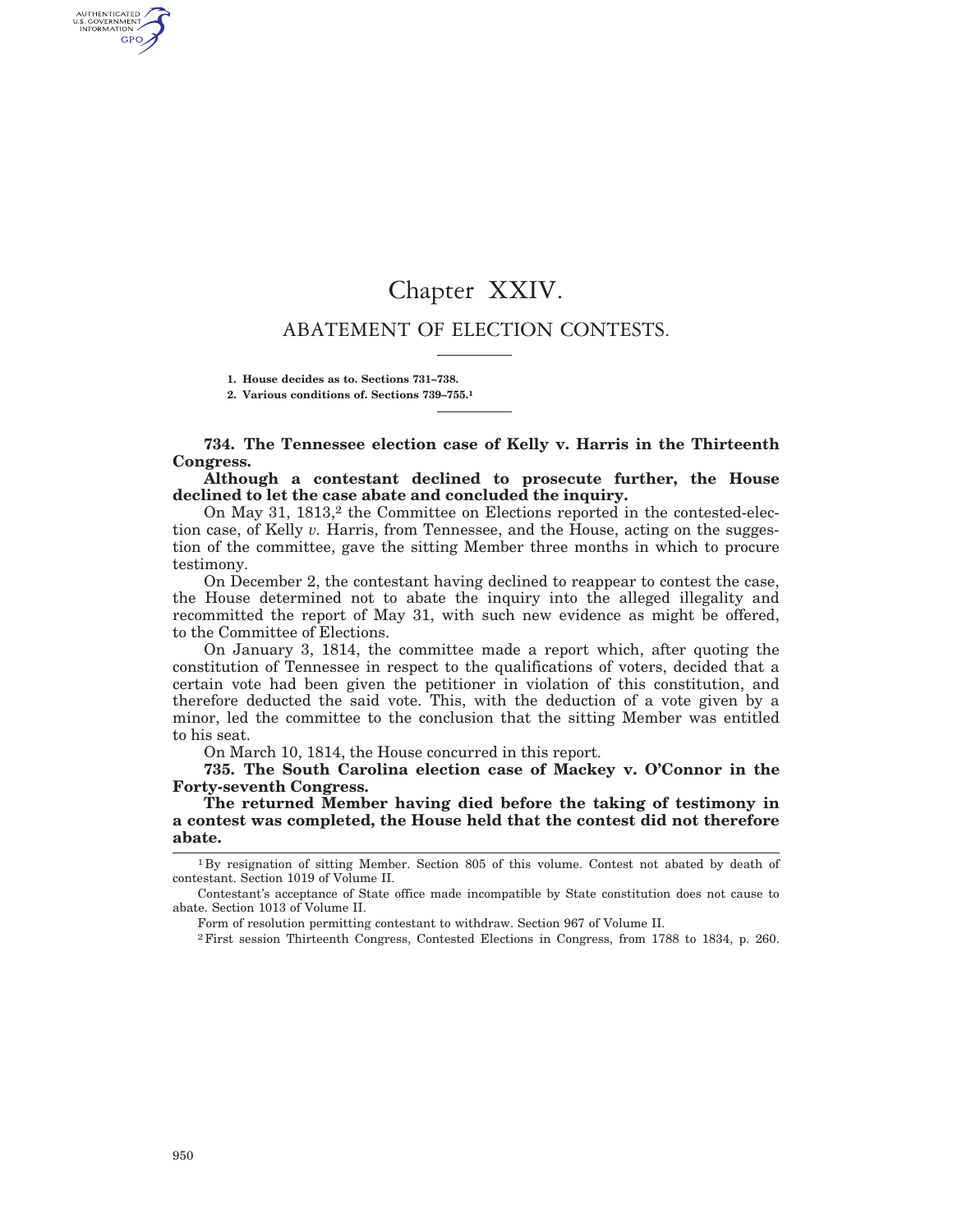**A vacancy in a contested seat being filled by a special election, the House seated the new Member on his credentials, but held that his final right must depend on the issue of the contest.**

On April 10, 1882,1 Mr. Samuel H. Miller, of Pennsylvania, from the Committee on Elections, submitted the report of the majority of the committee in the South Carolina case of Mackey *v.* O'Connor.

The minority views, presented by Mr. Samuel W. Moulton, of Illinois, give the following statement of the preliminary facts:

In November, 1880, E. W. M. Mackey and M. P. O'Connor were opposing candidates for Congress in the Second Congressional district of South Carolina, and as the result of the election then held M. P. O'Connor was declared elected by the State board of canvassers, and received the usual certificate of such election, which was duly filed with the Clerk of the House of Representatives. Mr. Mackey contested the election of Mr. O'Connor in the usual form, and in the taking of testimony in such contest, by an agreement of which both parties availed themselves, all limitations as to time were expressly waived, so that the taking of the testimony was protracted over a much longer period than the term allowed by the statute, and before the taking of Mr. O'Connor's testimony was completed he died, on April 26, 1881.

The majority report says:

After the testimony in chief of Mr. Mackey, and that in reply of Mr. O'Connor had been taken, Mr. O'Connor died.

This slight difference between the two statements was noticed in the debate, but did not figure importantly.

The minority statement of fact goes on—

On May 23, 1881, the governor of South Carolina, in accordance with the provisions of the Constitution of the United States, issued his writ of election to fill the vacancy in the representation in Congress; and at the election held thereunder, on June 9, 1881, Samuel Dibble was elected, receiving his credentials June 22, 1881, and the same being filed with the Clerk of the House of Representatives on June 25, 1881.

Mr. Mackey, the contestant of the late Mr. O'Connor, did not serve any notice of contest of Mr. Dibble's election; but proceeded after the death of Mr. O'Connor, and before the election of Mr. Dibble, in taking testimony in the case of Mackey *v.* O'Connor; and the record as now filed and printed embraces testimony on both sides so taken after Mr. O'Connor's death and before Mr. Dibble's election.

On December 5, 1881, the House met, and Mr. Dibble, on the call of the roll, presented himself to be sworn. Objection was made by a Member of the House, who stated to the House the general circumstances of the case, and after calling the attention of the House to the fact that Mr. Mackey had served no notice of contest upon Mr. Dibble, offered the following resolution, viz:

*''Resolved,* That the certificate of election presented by the Hon. Samuel Dibble, together with the memorial and protest and all other papers and testimony taken in the case of the contest of E. W. M. Mackey *v.* M. P. O'Connor, now on file with the Clerk of this House, be, and the same are hereby, referred to the Committee on Elections, when appointed, with instructions to report at as early a day as practicable whether any vacancy as alleged in the certificate existed, and as to the prima facie right or the final right of said claimants to the seat as the committee shall deem proper; and neither claimant shall be sworn until the committee report.''

Whereupon the House, after discussion, laid the resolution on the table; and also laid on the table a motion to reconsider its vote thereon.

Mr. Dibble then presented himself at the bar of the House, and was sworn, without further objection, and from that time until December 21, 1881, occupied his seat as a Member of the House without challenge or dispute.

<sup>1</sup>First session Forty-seventh Congress, House Report, No. 989; 2 Ellsworth, p. 561.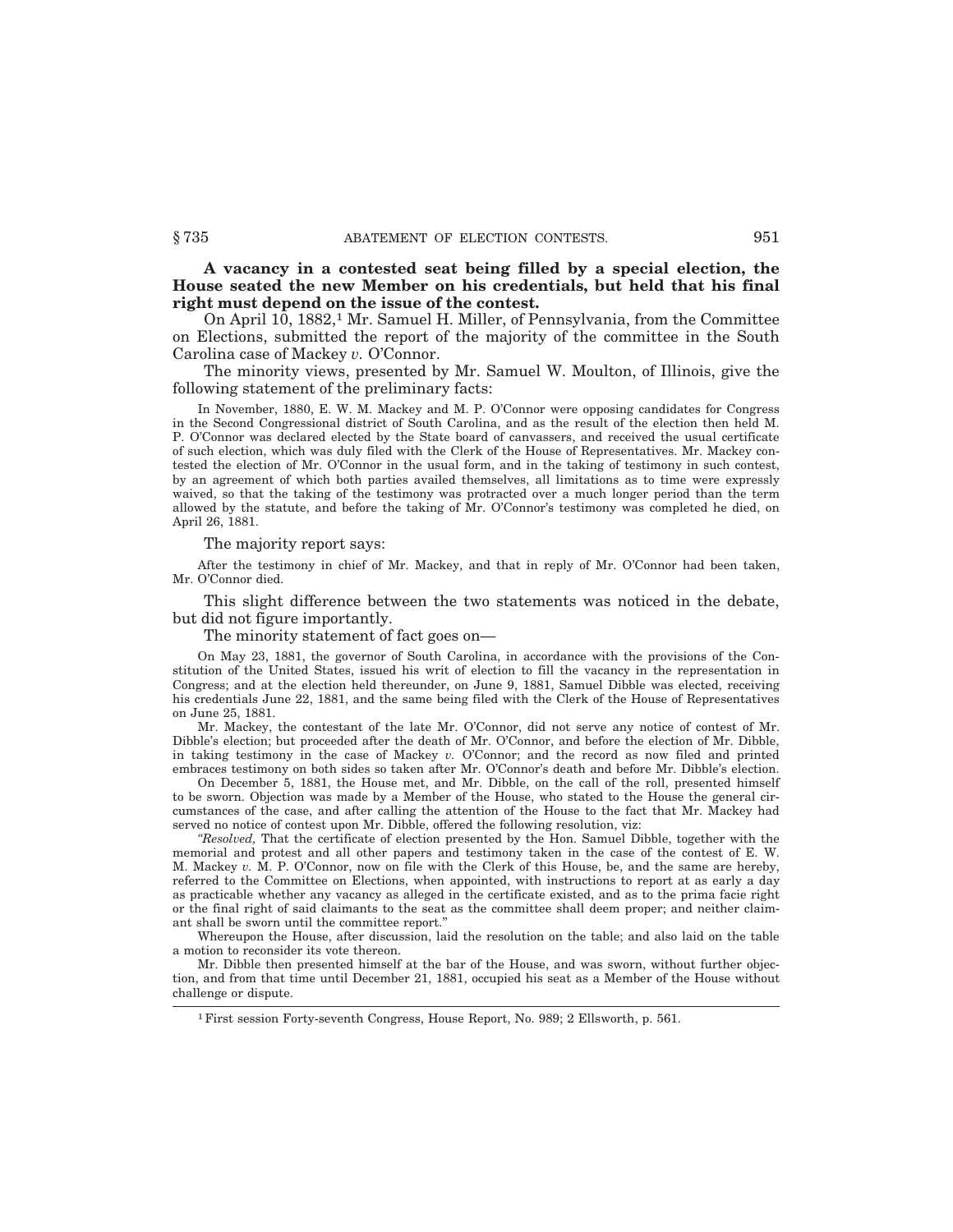Two preliminary questions, of so much importance as to obscure largely the merits of the election itself, arose in considering this case—

(1) The majority report so states the first question, relating to the validity of the contest itself—

At the commencement of the hearing, the sitting Member protested against the committee taking any action whatever upon the case, on the ground that the contest of Mackey *v.* O'Connor abated on the death of Mr. O'Connor, and that the House had no longer jurisdiction of that case. He contended that inasmuch as he was not a party to the pleadings or proofs, he should not be bound or affected by either; that the only way the title to his seat could be assailed was by commencing proceedings de novo and permitting him to defend Mr. O'Connor's claim.

In the opinion of the committee this position is utterly untenable. The contestant, Mr. Mackey, bases his claim upon the ground that he, and not Mr. O'Connor, received the greatest number of legal votes at the general election held November 2, 1880. To establish his claim, the provisions of the statute regulating the mode and manner of contesting an election were invoked and complied with. Notice of contest was duly served upon Mr. O'Connor, who, in turn, put in an answer thereto, and upon the issue thus made up a large mass of testimony, as heretofore stated, was taken.

The right of the contestant, as also of the people of that Congressional district, who, after all, are the real parties in interest, to have the facts of that election inquired into and adjudicated by the House, can not be changed by the fact of the death of the contestee. If the contestant really received at that election, as he claims, the largest number of legal votes, it is his right and the right of the people of that district that he be awarded the seat he was chosen to fill. The committee, however, are of opinion that Mr. Dibble, if elected to any position, was elected to fill the vacancy created by the death of Mr. O'Connor, and for his unexpired term.

This conclusion is emphasized by the significant language used in the proclamation of the governor ordering the special election by virtue of which Mr. Dibble claims the seat. It is as follows:

''STATE OF SOUTH CAROLINA, EXECUTIVE CHAMBER,

#### ''*Columbia, S. C., May 23, 1881.*

''*To the commissioners of election and the managers of election for the counties of Charleston, Orangeburg, and Clarendon, composing the Second Congressional district of the State of South Carolina:*

''Whereas a vacancy in the representation of the said Second Congressional district in the House of Representatives of the United States of America has happened by the death of Michael P. O'Connor, who, at the general election held November 2, A. D. 1880, was chosen a Member of said House of Representatives for said Congressional district for the term of two years from March 4, A. D. 1881; and whereas the Constitution of the said United States in such cases requires the executive authority of the State to issue a writ of election to fill such vacancy:

''Now, therefore, you and each of you are hereby required to hold an election in accordance with the laws for holding general elections for a Member of the said House of Representatives for the said Congressional district, to serve for the remainder of the term for which the said Michael P. O'Connor was elected; the polls to be opened at the various places of election in the said counties on Thursday, the 9th day of June, A. D. 1881, by the various sets of managers for those places, respectively.

''Given under my hand and the seal of the State of South Carolina, this 23d day of May, in the year of our Lord one thousand eight hundred and eighty-one.

#### ''JOHNSON HAGOOD, *Governor.*

#### ''R. M. SIMS, *Secretary of State.*''

The right of Mr. Dibble to a seat in the House depends upon the title of Mr. O'Connor. By the very language of the proclamation he was a candidate ''to serve for the remainder of the term for which the said Michael P. O'Connor was elected;'' and if it appears from the proofs that Mr. O'Connor was not elected, then there was no vacancy created by his death, no remainder of a term to be filled, and Mr. Dibble could have no rights to be prejudiced by any pleadings or agreements made by Mr. O'Connor. In consenting to be a candidate to serve for the remainder of the term, for which Mr. O'Connor claimed to have been elected, Mr. Dibble rested his title to the seat in dispute upon the title of his predecessor, and he must be bound by the pleadings, proofs, and decree growing out legitimately of that contest. To insist that Mr. Mackey should abandon the testimony taken in the case prior to the death of Mr.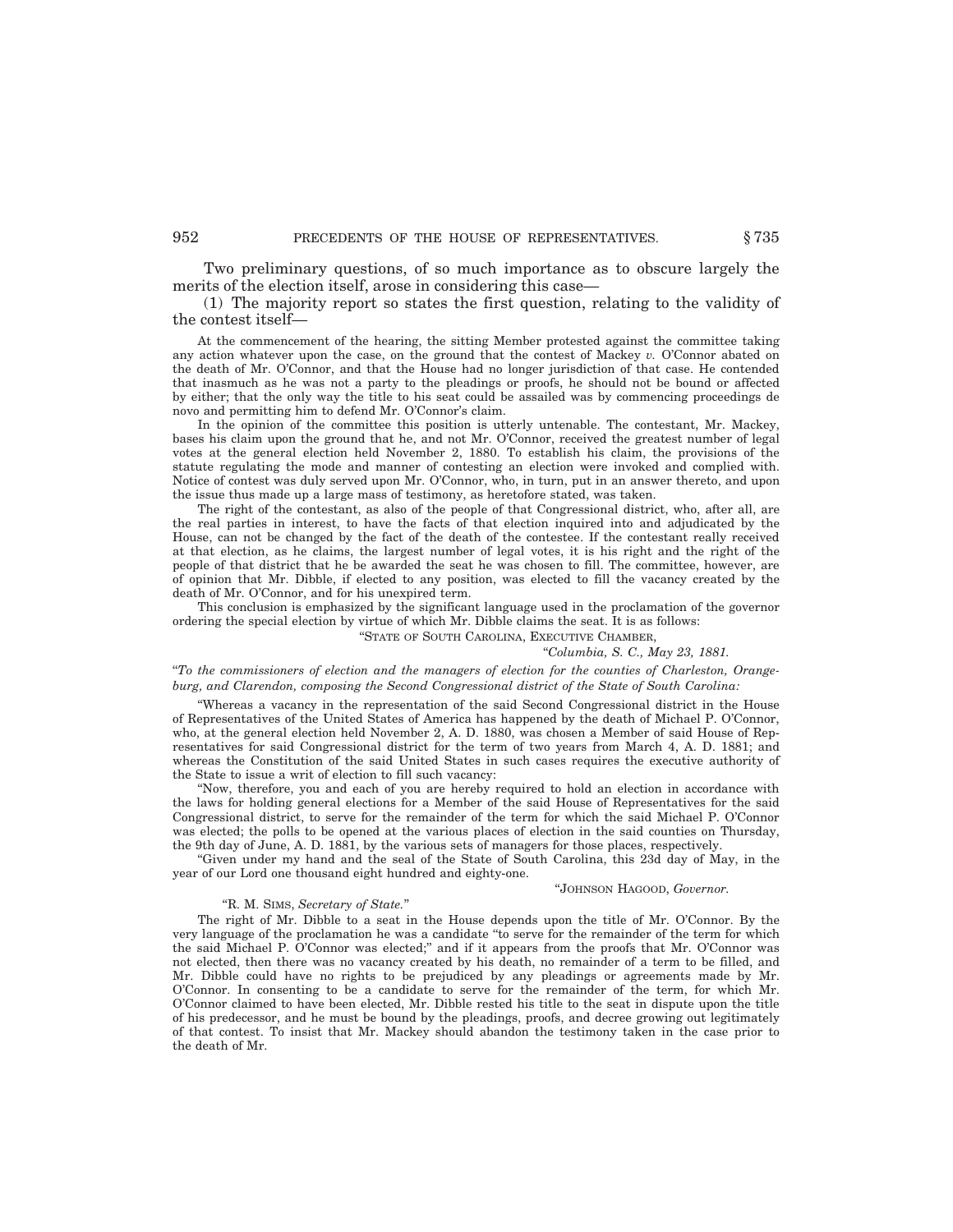O'Connor—and all of it was taken prior thereto except the evidence of contestant in rebuttal, and which is not material so far as the true issue is concerned—and commence anew a contest with Mr. Dibble, involving the same specifications of contest, is, in the opinion of the committee, not only vain but in conflict with every principle of law and equity.

It was claimed by the counsel of Mr. Dibble in argument that if, after the testimony had been taken Mr. O'Connor had resigned, an election ordered by the governor to fill the assumed vacancy, and a successor elected, the contest between the original parties would abate as fully as if the contestee had died. These propositions must both stand or fall together. If such was the law, there would be nothing to prevent a contestee from abating a contest at any time at his own volition. If, after the testimony had been taken, the contestee should be forced to conclude that his case was hopeless, it would only be necessary for him to resign, have the governor order a new election, again be a candidate, with a hope that under circumstances more favorable to him and his party he might succeed. Assured that his former certificate was proven worthless he would have nothing to lose, and if successful in receiving a majority at the second election he would be enabled thereby, by his voluntary resignation, to escape the effect of the frauds perpetrated by him or his partisan supporters at the first election. It is only necessary to state the proposition to make manifest its fallacy.

#### The minority argued at length against the conclusion of the majority—

But, as we have already said, we think Mr. Dibble's rights are not to be affected in any way by this record in the case of Mackey *v.* O'Connor. We have already given an outline of the facts connected with Mr. Dibble's admission to his seat, and have quoted the words of the resolution referring the credentials of Dibble and the record of the case of Mackey *v.* O'Connor to the Committee on Elections, which was laid upon the table by the House, and have also shown that the House laid on the table the motion to reconsider the vote on that resolution.

Let us apply to these facts the principles of statute and parliamentary law which appear to us to be applicable thereto. And in this connection let us cite from our own recognized parliamentary compilation as to the effect of the motion to reconsider and lay on the table. Smith's Digest, page 292, concerning the motion ''to lay on the table,'' contains this language:

''In the House of Representatives it is usually made for the purpose of giving a proposition or bill its 'death-blow;' and when it prevails, the measure is rarely ever taken up again during the session. If the motion to 'reconsider and lie' follow this motion, and be carried, it can only be taken from the table by the unanimous consent of the House.''

And again (ibid., p. 293):

''If a motion to reconsider be laid on the table, the latter vote can not be reconsidered. (Journals, 3, 27, p. 334; 1, 33, p. 357.)''

Mr. Cushing, in his "Law and Practice of Legislative Assemblies," after showing the distinction between the English and American laws on the subject of legislative vacancies, proceeds as follows:

''If it [i. e., a vacancy] occurs before the sitting or in a recess, and the new election takes place without the previous authority of the assembly, the existence of a vacancy must be determined upon when the Member elected presents himself to take his seat.''

In the history of vacancies in Congress, there is one case which in many respects resembles the present. In May, 1867, George D. Blakey and Elijah Hise were opposing candidates for Congress in the Third Congressional district of Kentucky, and four days after the election Mr. Hise died. Mr. Blakey appeared before the State canvassing board and claimed to have been elected. The board decided that Mr. Hise had been elected. Congress assembled thereafter on July 3, 1867; and on July 5, 1867, a memorial of Mr. Blakey was presented to the House, asking admission as a Member from the said Congressional district, and the memorial and accompanying papers were referred to the Committee on Elections, who were instructed by the House, July 11, 1867, in relation to taking evidence in regard to the same.

On July 20, 1867, Congress adjourned until November 21, 1867. During this interval, and while the Committee on Elections had under consideration the claim of Mr. Blakey to the seat, a special election was held in the Third Congressional district of Kentucky, under writs of election issued by the governor of Kentucky, to fill the vacancy occasioned by the death of Mr. Hise; and at such special election, held August 5, 1867, Mr. Golladay was elected, and on November 25, 1867, presented his credentials to the House.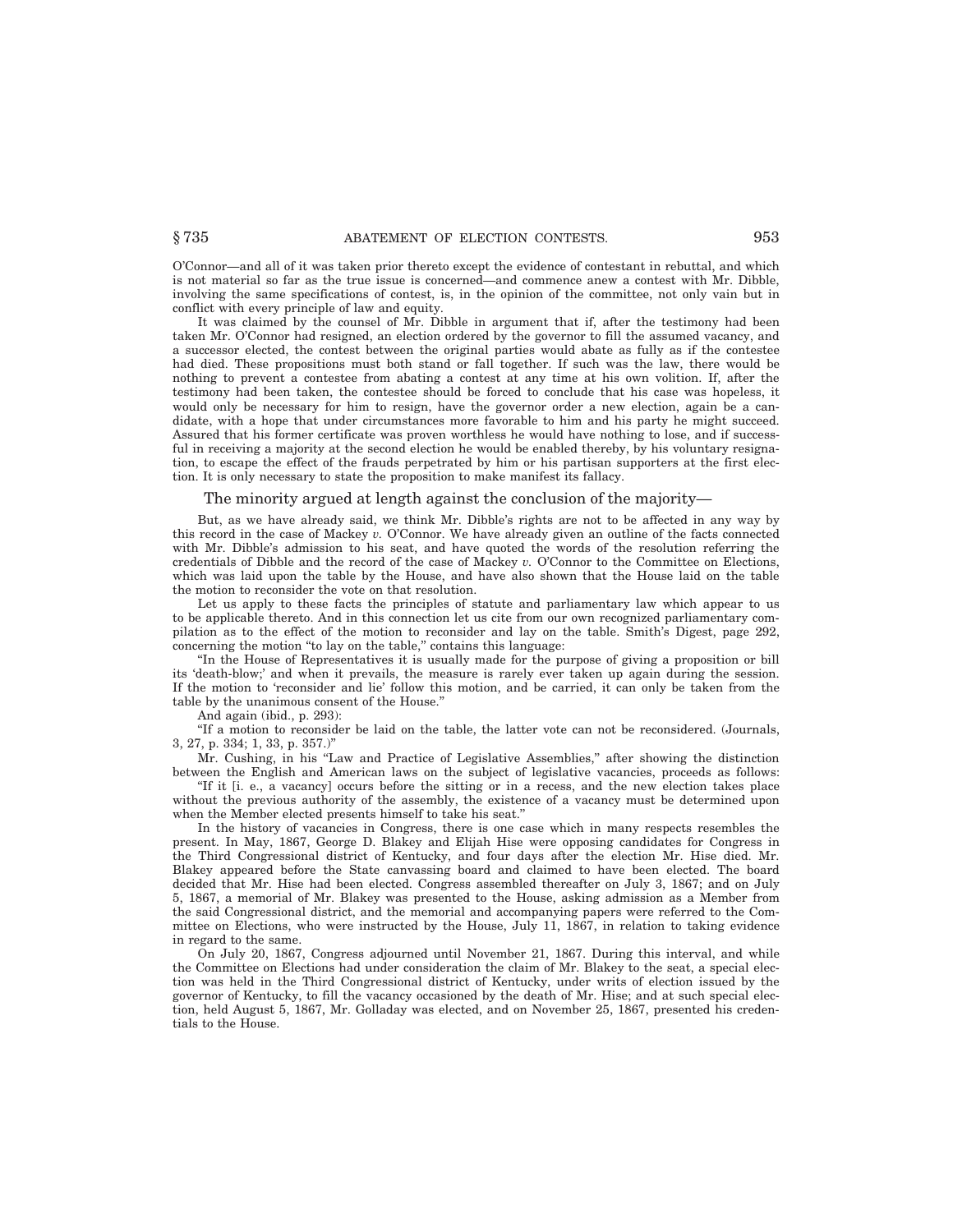An extended discussion followed. The distinguished chairman of the Committee on Elections, Mr. Dawes, after conceding the ordinary rule to be that charges touching ''the legality of an election are matters which pertain to a contest in the ordinary way, and should not prevent a person holding the regular certificate from holding his seat," said:

''I do not see how it is possible to apply the rules laid down there to this case, without foreclosing Doctor Blakey from any further investigation of the question of a vacancy existing at that time. (Congressional Globe, 1, 40, p. 783.)

Other Members of the House took the position that Mr. Golladay should be seated prima facie, and that Mr. Blakey should be allowed to contest with him the right to his seat.

The House adopted the view of Mr. Dawes, and, instead of allowing Mr. Golladay to be sworn, referred his credentials to the Committee on Elections. Eight days afterwards Mr. Dawes presented the unanimous report of the Committee on Elections declaring that Mr. Golladay was entitled to the seat. (Congressional Globe, 2, 40, pp. 3, 56.) This report was adopted by the House, and necessarily recognized that the writs of election issued by the governor of Kentucky for the special election, were valid, even though the House had under consideration the question of the existence of a vacancy at the time. For had the writ of election of the governor of Kentucky been prematurely issued, the election would have been without legal sanction, and therefore invalid. And this decision of the House was not inadvertently rendered, for Mr. Blakey not only mentions in his memorial to the House that he had protested before the State authorities against the holding of the special election, but, in addition, reiterates it in his remarks before the House. But the House refused to recommit the report of the committee, ordered the previous question by a vote of 102 to 22, and adopted the recommendation of the committee without a division. (Congressional Globe, 2, 40, pp. 57, 61.)

Now, to recapitulate. What principles are involved in this decision? The main doctrine is, that the right and duty of the executive of a State to issue writs of election to fill vacancies in the House, derived from article 1, section 2, of the Constitution of the United States, in advance of any adjudication by Congress on the question of vacancy occasioned by death, is to be exercised in contested cases as well as in ordinary cases, thus applying to such cases the same principles so early settled in the cases of Edwards (Clark & Hall, 92), Hoge (Clark & Hall, 136), and Mercer (Clark & Hall, 44). And while as to the matter of practice in the case of Golladay there was a difference of opinion as to whether the credentials ought to be referred to the Committee on Elections, in order to determine finally as to the existence of a vacancy before seating Mr. Golladay, who held the certificate, or whether Mr. Golladay should be sworn and the right reserved to Mr. Blakey to contest his seat, there was no dissent from the proposition of Mr. Dawes, that if Mr. Golladay were sworn in without such reservation, Mr. Blakey would be foreclosed ''from any further investigation of the question of a vacancy existing at that time.''

Now, in the present case, not only was there no reservation of the right to contest Mr. Dibble's seat when he was sworn in, but the House, by a very decided vote, tabled a motion to refer the credentials of Mr. Dibble and the papers in Mackey *v.* O'Connor to the Committee on Elections, and tabled a motion to reconsider its vote thereon.

We do not mean to say, nor have we ever understood Mr. Dibble to contend, that it is beyond the power of the House to make inquiry into his right to his seat by such means at it may see fit to adopt in an investigation de novo. Such an investigation would give to the sitting Member the opportunity, which he has never enjoyed, of defending his seat by pleadings of his own and such proofs as he may be disposed to offer in his cause. It must be borne in mind that by the action of the House itself Mr. Dibble was placed in full possession and enjoyment of the office of Member, on December 5, 1881. This possession was clear from any qualification, reservation, or condition; it was as absolute as the possession of any Member on the floor. Can it be said a contest was pending in the case of Mackey *v.* O'Connor? The answer is that the House had decisively given ''its deathblow'' to the motion to make Mr. Dibble a party to that contest before he was sworn in.

It is premature to discuss and to pass judgment upon the effect of the election of November, 1880, upon the special election of June, 1881, because it is a mere speculative inquiry, until by some order of the House, which order has never yet been made, the sitting Member is placed in the position of a party to a contest, either under the statute or under a special order of the House adopted for the specific case.

If we look at the statute, we find the following language:

''SEC. 105. Whenever any person intends to contest an election of any Member of the House of Representatives of the United States, he shall, within thirty days after the result of such election shall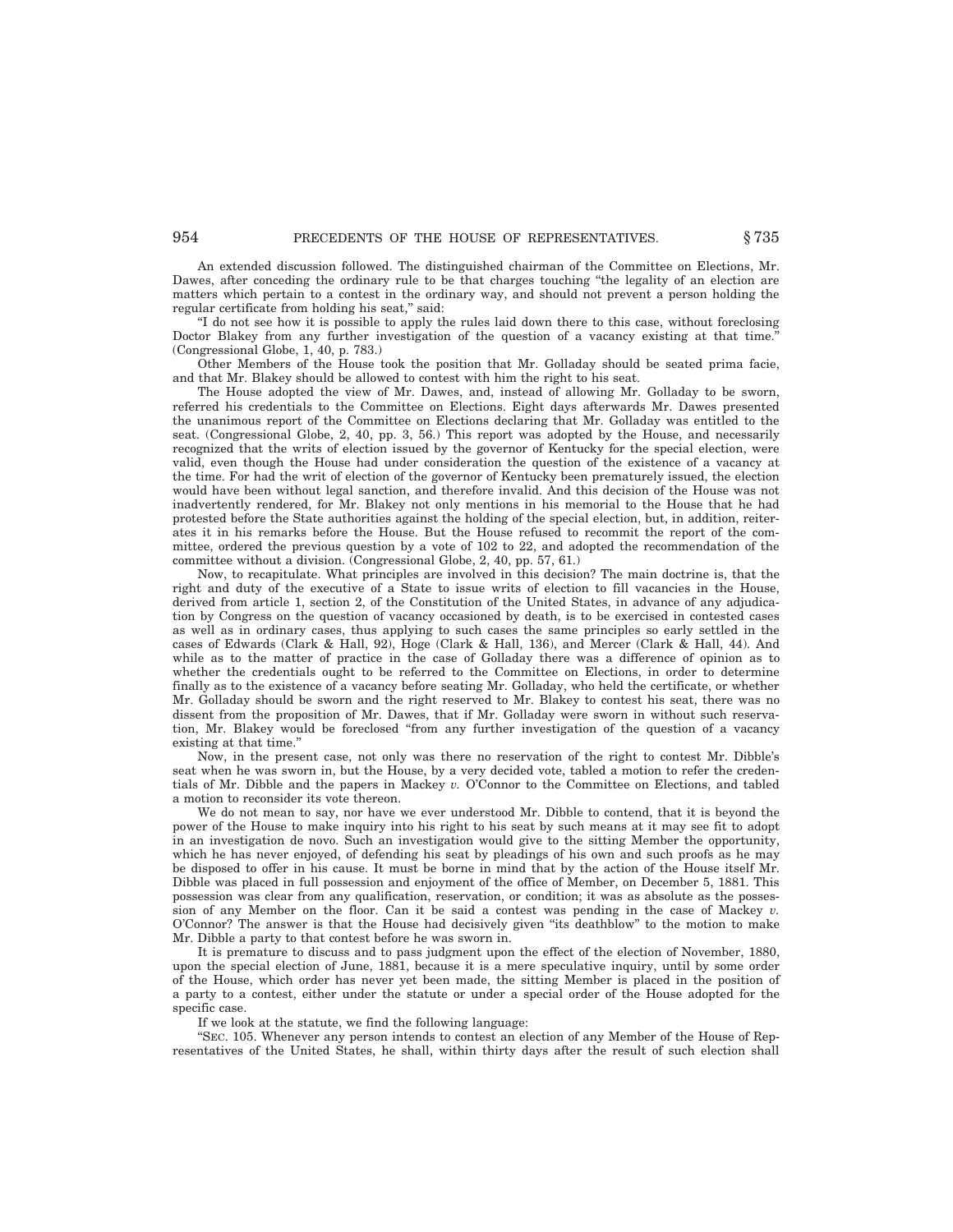have been determined by the officers or board of canvassers authorized by law to determine the same, give notice, in writing, to the Member whose seat he designs to contest of his intention to contest the same, and in such notice shall specify particularly the grounds upon which he relies in the contest.''

Section 106 provides for an answer by the Member thus served with notice. Section 107 provides for the taking of testimony, and incidentally, but without doubt, defines the term ''Member'' to mean ''returned Member.''

Now, there is nothing in the statute to limit its application to general in contradistinction to special elections. ''To contest an election of any Member'' is broad and comprehensive; and in this category Mr. Dibble, as a ''returned Member,'' certainly may be embraced. Mr. Dibble was certainly elected at an election regularly held according to law. The cases of Hoge (Clark & Hall, 136), Edwards (Clark & Hall, 92), and Mercer (Clark & Hall, 44) and the case of Blakey *v.* Golladay settle that. The action of the House in seating Mr. Dibble recognizes the fact and puts it beyond dispute. It is unnecessary to cite authorities to show that questions concerning the legality of an election are proper matters of contest under the statute; they have been so treated in numerous cases.

And when we consider that Mr. O'Connor, the "returned Member" of the November election, had a right to a seat only so long as he lived, and had no inheritable or transmissible interest to be affected after his death, it is enough to state that a contest for his seat after his death is a contest for something that had ceased to exist. The only relation that could exist between himself and anyone that succeeded him was a relation of time, not a relation of privity. It can not be said that because Mr. O'Connor was elected for a term of two years he had a right in himself and his privies for two years, whether he lived or died. He only had a right for two years, provided he should live; the very fact of his death creating a vacancy shows that his right was absolutely gone at his death. And for anyone else to have or claim a right the original granting power—i.e., the people—had to be invoked, and they alone had the right to bestow the remainder of the term. In law the case of a suit against a life tenant is analogous. Can anyone claim that where one of two litigants of a close—the one in possession—dies, and another person enters into possession of the disputed territory under a fresh grant from the sovereign, the tenant thus entering can be ousted upon the proceedings had against his predecessor, such predecessor being neither his ancestor nor grantor, but simply a life tenant? And shall the right of a Member of this House to his seat, a right held to be a right of property, be decided on principles antagonistic to those which govern the decisions of other rights of property? We think not.

Recurring to the statute, we think it a reasonable construction of the same when we come to the conclusion that Mr. Dibble, as the returned Member of the House, was entitled to the notice required thereunder, in like manner as a Member elected and returned at a general election. One thing is certain that it was in the power of Mr. Mackey to serve such notice and to state as his grounds the same reasons he now advances for contesting the election of Mr. Dibble; and if the evidence taken in the previous contest of Mackey *v.* O'Connor were competent in the new case, he had the opportunity of submitting it on notice, as evidence in a contest against Mr. Dibble thus inaugurated, and we fail to find any statutory means by which Mr. Dibble, after his election, could, by any act of his, become a party to the case of Mackey *v.* O'Connor.

This being the case, and the House having seated Mr. Dibble, is there any precedent in law or in the decisions of this House in contested cases whereby the party in possession of his seat should go out to hunt an adversary? Is he to be the actor in any way? We fail to find any such precedent, and can only come to the conclusion that Mr. Mackey, having neglected to avail himself of the opportunity afforded him by the terms of the statute, whereby he could have inaugurated a contest in the usual form, in the first instance either willfully or mistakenly prevented Mr. Dibble from being a party to the issues he is now trying to force upon him.

Failing to find in the statute any mode whereby Mr. Dibble could be made a party to the case of Mackey *v.* O'Connor, and finding in it a mode whereby Mr. Mackey might have made the issues with Mr. Dibble on which he nows invokes the judgment of the House, but did not so take issue with Mr. Dibble, we can not come to the conclusion that the usual resolution of reference to the Committee on Elections of contested cases, adopted December 21, 1881, operated to revive the case of Mackey *v.* O'Connor, which had received ''its deathblow'' by the action of the House itself over two weeks previously to that time. Such resolution certainly did not make Mr. Dibble a party to the case of Mackey *v.* O'Connor, and we fail to find any action of the House which at any time had that effect. It therefore seems to us that if the case is within the statute, then Mr. Mackey has neglected to give the notice prescribed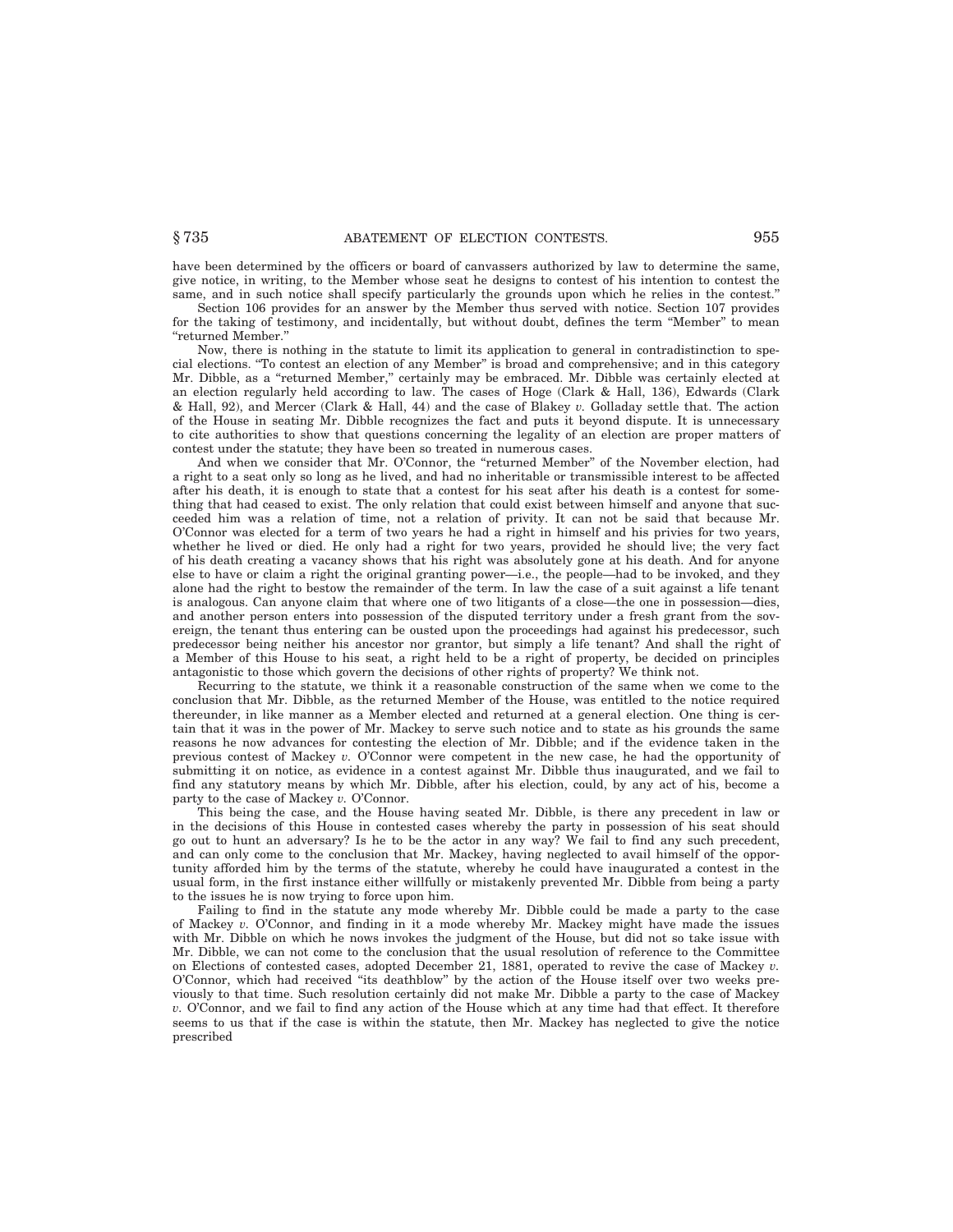by the statute to be given to the Member whose ''election'' is to be contested; and, on the other hand, if the case be outside of the statute, the House has never taken any order for proceedings in the matter against Mr. Dibble, the sitting Member, and without such order the committee are without jurisdiction to act concerning Mr. Dibble in the premises, having neither the statute nor any precedents of the House on which to support such claim for jurisdiction.

Under that provision of the Constitution which makes the House of Representatives the judge of the election, returns, and qualifications of its Members, the House may adjudicate the question of right to a seat in either of the four following cases: (1) In the case of a contest between a contestant and a returned Member of the House, instituted in accordance with the provisions of title 2, chapter 8, of the Revised Statutes; (2) in the case of a protest by an elector of the district concerned; (3) in the case of a protest by any other person, and (4) on the motion of a Member of the House. The proceeding in the first of these cases is, by the Revised Statutes, made a proceeding inter partea—a suit or action in which the contestant is plaintiff and the returned Representative defendant.

A case adjudicated by the House on the protest of an elector, or other person, or on the motion of a Representative, is not an action inter partes. It is a proceeding under the Constitution, and not under the statute.

The action inter partes provided for by the Revised Statutes abates on the death of either party. While the power of the House to adjudicate any question of title involved in that action survives, the action itself abates upon the death of either party thereto.

It follows that the contest of Mackey *v.* O'Connor abated on the death of Mr. O'Connor. That contest was an action inter partes. It was the technical action specially provided for in the Revised Statutes.

If the House shall hereafter adjudicate any of these questions, in a proceeding against Mr. Dibble, it will have the power, under the Constitution, to provide the rules for such adjudication.

When the House undertakes the adjudication of the right of a Member to his seat on the protest of an elector or other person, or on the motion of a Representative, it does not look to the statutes for its rules of procedure; it prescribes its own rules, in the exercise of its unquestionable constitutional power. If it finds any of the rules prescribed by law for technical contests available and useful in the case, it adopts them. Such rules then have force, not because found in the statutes, but because adopted by the House. But this constitutional power of the House to prescribe the rules for such adjudications is not an absolute or undefined power to be arbitrarily exercised by the House. Like every other constitutional power of the House it is to be exercised in subordination to those principles of justice which lie at the root of the Constitution and send their influences through all its provisions. For an adjudication made on the protest of an elector or other person, or on motion of a Representative, the House has no constitutional right to prescribe any rules which shall bind the sitting Member by pleadings or averments which he never made, by the testimony of witnesses whom he never had an opportunity to examine or cross-examine, by stipulations or admissions, or waivers which he never made, or by laches which he never incurred. The House has no right to make the title of a Representative to his seat subject to the acts or omissions, the diligence or laches, the wisdom or folly, of another man.

But if it were conceivable that the contest, which is by the Revised Statutes so clearly made a proceeding inter partes, could survive one of the parties, it would, nevertheless, be certain that when the House seated Mr. Dibble on his credentials that contest was dismissed and passed from the jurisdiction of the House. From the time when Mr. Dibble took his seat, in pursuance of the resolution of the House, it was his right to that seat which was to be assailed by any contestant, or claimant, or protestant. Since that time Mr. O'Connor's right has been a question for the adjudication of the House, not because it was once involved in the contest of Mackey *v.* O'Connor, but because it is now involved in the question of Mr. Dibble's right to the seat which he occupies. When the House admitted Mr. Dibble to the seat without condition or reservation, it invested him with the right which belongs to other sitting Members under the Constitution and the law to receive due notice of any proposed contest, to have the opportunity to answer, to examine his own witnesses, to cross-examine those of his opponents, and to be concluded by no acts, omissions, stipulations, laches, or waivers except his own.

It may, perhaps, be suggested that the contest of Mackey *v.* O'Connor was revived and referred to the committee by the resolution which was adopted December 22, 1881, in the following words:

*''Resolved,* That all of the testimony and all other papers relating to the rights of Members to hold seats on this floor in contested cases now on file with the Clerk of this House or in his possession, and all memorials, petitions, and other papers now in the possession of this House, or under its control,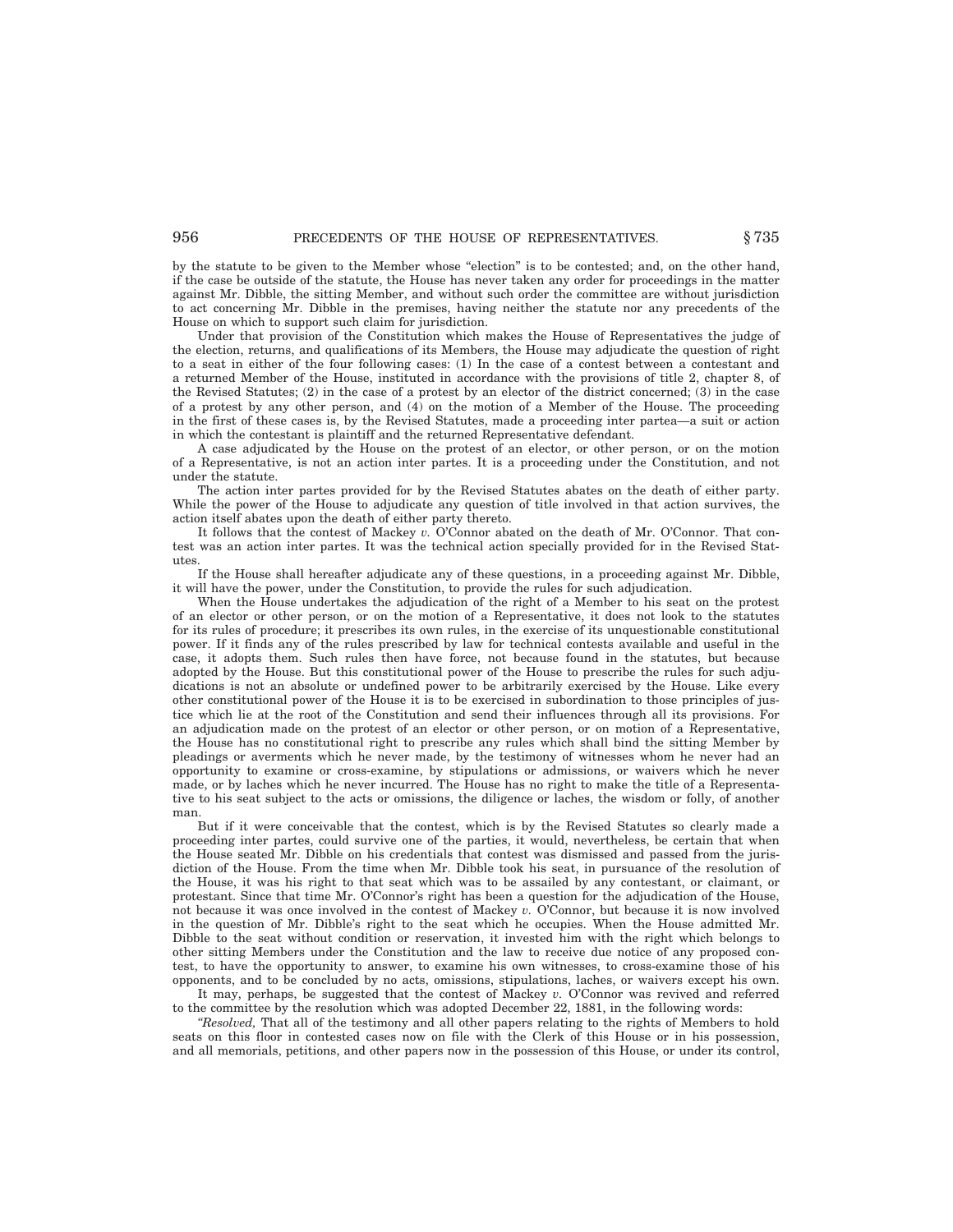relating to the same subject not otherwise referred, be, and the same hereby are, referred to the Committee on Elections, and ordered to be printed.''

But the answer is obvious. The resolution did not refer to the committee papers which related to abated contests, but only those which related to pending contests. It did not revive dead suits. It only referred to the committee papers which related to existing suits. An order of reference places a paper before the committee for what it is worth. It imparts no new legal character or quality to the paper. It does not transform an answer in the case of Mackey *v.* O'Connor into an answer in the case of Mackey *v.* Dibble. It does not transform illegal evidence into legal evidence. It does not transform a witness for or against Mr. O'Connor into a witness for or against Mr. Dibble. It does not transform an admission, stipulation, or waiver by Mr. O'Connor into an admission, stipulation, or waiver by Mr. Dibble. It does not transform a dead suit, to which the papers relate, into a revived and pending action.

The first and only notice of contest of his seat ever served on the sitting Member, Mr. Dibble, by Mr. Mackey, was not served until January 4, 1882. Thereupon Mr. Dibble filed with the committee a protest against the committee's proceeding to consider and act upon the case of Mackey *v.* O'Connor, because it was evident from the notice served by Mr. Mackey that it was the intention of the contestant to assail his right to his seat by means of a case to which he was not a party. But a majority of the committee decided to proceed with the case, and overruled the protest of the sitting Member. For the reasons already set forth, we are of the opinion that the protest should have been sustained.

We can not concur in establishing as a precedent that a Member of this House, duly admitted to his seat, can be rightfully removed therefrom without any opportunity of defending his title thereto, either by pleading his defense, or by introducing evidence in his behalf. Nor can we subscribe to the opinion that the Committee on Elections, under its ordinary powers, can summon a Member of this House to defend a cause in which he is not the contestee, in which he is in no way named as a party, and in which the House has not only not required him to appeal, but has by its action declined to make him a party. If such a precedent is to be established, it will be giving to the Committee on Elections jurisdiction to act outside of the statute, and to inquire as to the seat of any Member on the floor at its discretion, and without the order of the House.

**736. The case of Mackey v. O'Connor, continued.**

**Discussion as to informalities in the preparation of depositions in an election case.**

**The law governing the method of transmitting the testimony in an election case to the Clerk of the House was held to be directory merely.**

**Instance wherein ex parte affidavits were received as to a secondary question arising in an election case.**

## **The House rejected a return of State election officers on the evidence of the returns of United States supervisors of elections.**

(2) As to the validity of the testimony.

The testimony was taken by E. W. Hogarth, notary public and stenographer, and sitting Member produced before the committee an ex parte affidavit of Hogarth setting forth the following facts:

That he was employed by E. W. M. Mackey, esq., as stenographer and notary public in the contest between E. W. M. Mackey and M. P. O'Connor for a seat in the Forty-seventh Congress of the United States, and that deponent acted as stenographer, and sometimes notary public, in Orangeburg County on behalf of the Hon. M. P. O'Connor. That deponent took the testimony on the part of E. W. M. Mackey, esq., in the counties of Charleston, Orangeburg, and Clarendon, with the exception of one or two depositions. That all of the testimony so taken by deponent as stenographer was transcribed from his stenographic notes in deponent's own handwriting, and testimony taken on behalf of E. W. M. Mackey, esq., was turned over to him in deponent's own handwriting, and such taken on behalf of the Hon. M. P. O'Connor was turned over, in deponent's own handwriting, to Robert Chisolm, jr., esq. This ended his (deponent's) connection with said testimony, except that afterwards, at various times, he (deponent) signed certificates which were tendered to deponent by E. W. M. Mackey, esq., and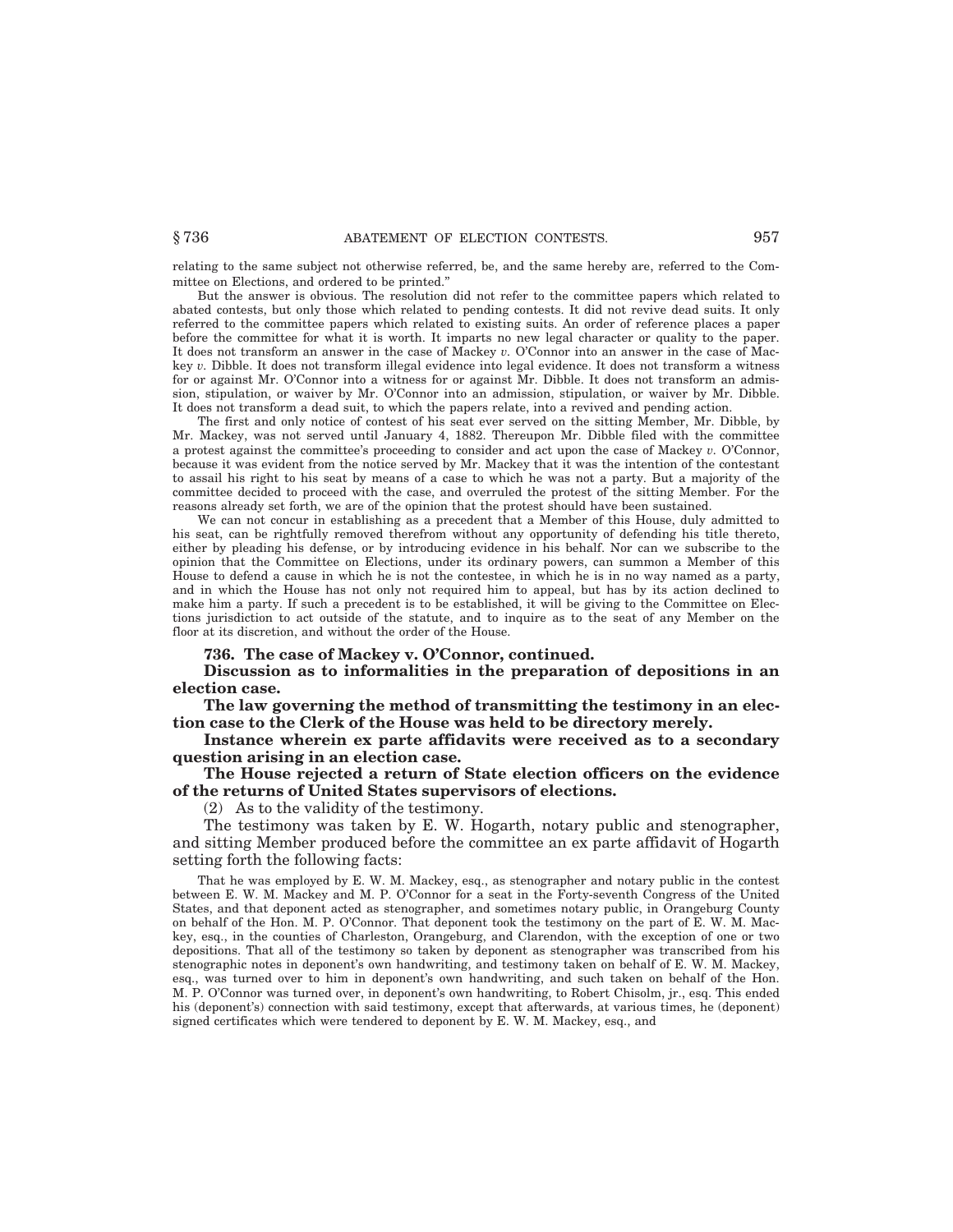also jurats at the foot of depositions; these deponent signed without comparison with his said stenographic notes, taking it for granted that said testimony was the same as furnished by deponent to said E. W. M. Mackey, esq. That the said certificates were often presented to deponent for signature by said E. W. M. Mackey, esq., when deponent was otherwise employed, and that deponent did not have his stenographic notes at hand when he so certified said testimony.

That deponent also certified the testimony taken on behalf of Hon. M. P. O'Connor in instances where deponent acted as notary public.

That deponent did not forward any of said testimony to the Clerk of the House of Representatives, but turned same over to the respective parties named above, and deponent knows nothing of his personal knowledge concerning the forwarding of the same.

Sitting Member also produced the affidavit, also ex parte, of one C. Smith, who swore that he was employed by contestant to write out the testimony taken in his behalf, and that in writing it out made material changes, destroying the originals (i. e., the copy furnished by the stenographer, but not the stenographer's notes, which were retained by Hogarth).

Several other ex parte affidavits were produced by sitting Member tending to confirm this testimony as to the alteration of the affidavits.

It also appeared in the record of the case<sup>1</sup> that in a similar manner the testimony taken by Mr. O'Connor was delivered to the latter's son, who, assisted by Mr. Mackey, went over it to make corrections.

It also appeared that there had subsisted between the original parties to the contest an agreement, signed by Mr. Mackey and by the attorney of Mr. O'Connor, providing, among other things, that in all cases where ''a deposition is not subscribed to by the party making the same the signature of such witness is hereby waived."<sup>2</sup>

The law of the United States in regard to the duties of the officer taking testimony in a contested election case provided:

Sec. 122. The officer shall cause the testimony of the witnesses, together with the questions proposed by the parties or their agents, to be reduced to writing in his presence and in the presence of the parties or their agents, if attending, and to be duly attested by the witnesses respectively.

Sec. 127. All officers taking testimony to be used in a contested election case, whether by deposition or otherwise, shall, when the taking of the same is completed, and without unnecessary delay, certify and carefully seal and immediately forward the same by mail addressed to the Clerk of the House of Representatives of the United States, Washington, D. C.

It appeared that the evidence was, moreover, transmitted to the House by express, and not by mail.<sup>3</sup>

The minority attacked the depositions and demanded their suppression on two grounds:

(*a*) Because the depositions were not reduced to writing in the presence of the notary.

Quoting the judiciary act of 1789—

And every person deposing as aforesaid shall be carefully examined and cautioned and sworn or affirmed to testify the whole truth, and shall subscribe the testimony by him or her given after the same shall be reduced to writing, which shall be done only by the magistrate taking the deposition, or by the deponent in his presence. And the depositions so taken shall be retained by such magistrate until he deliver the same with his own hand into the court for which they are taken, or shall, together

<sup>1</sup> Record, Appendix, p. 359.

<sup>2</sup> See Record, p. 4372.

<sup>3</sup> Record, p. 4346.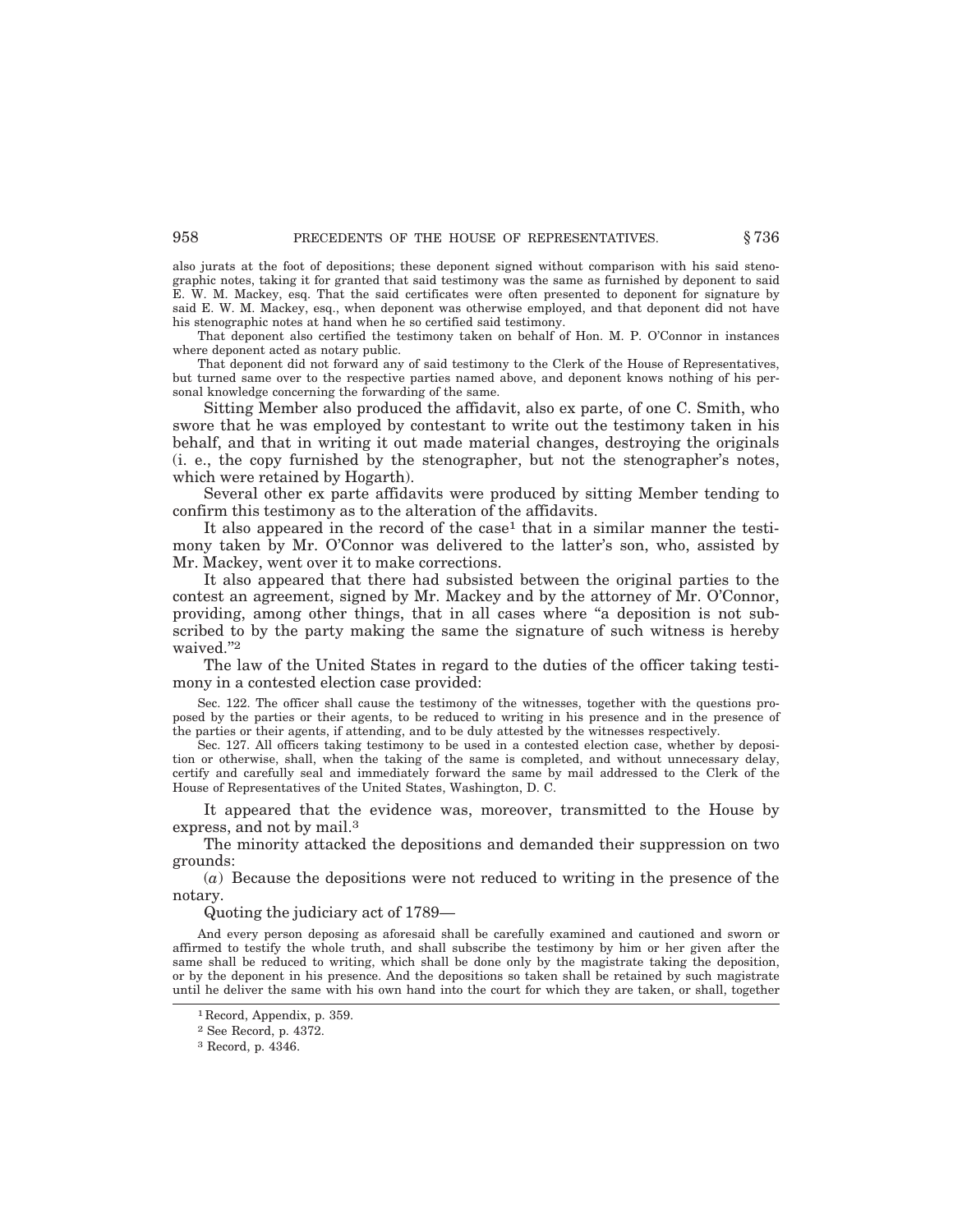with a certificate of the reasons as aforesaid of their being taken, and of the notice, if any, given to the adverse party, be by him, the said magistrate, sealed up and directed to such court and remain under his seal until opened in court—

the minority contended that it was analogous to the law governing taking testimony in contested election cases, and that the decisions in relation to it sustained their contention. They quoted at length from Bell *v.* Morrison (1 Peters, 351), United States *v.* Smith (4 Day, 121), Edmonston *v.* Barrett (2 Cranch C. C., 228), and other decisions to show that a deposition was not admissible if it was not shown that it was reduced to writing in the presence of the magistrate. The minority conclude:

But it is argued that the original stenographic notes were written out in the presence of the notary public, and that this was a compliance with the statute. The authorities already cited are not consistent with this position. The object is the authentication of the testimony now on file with the Clerk of the House. And the agreement of the parties only extended to the substitution of the longhand transcript of the stenographic notes, and did not waive anything but the signatures of the witnesses thereto. The parties made no agreement that the depositions in longhand should be afterwards recopied by the contestant and his agents out of the presence of the notary, and that these papers should be forwarded, and the longhand depositions made by the notary should be destroyed. The part of the agreement bearing upon this matter is as follows:

''Fourth. That inasmuch as both parties intend to have the depositions of many of the witnesses taken in shorthand by a stenographer, which will render it impossible for such witnesses to subscribe to their depositions until the same shall be written out, which, in many instances, can not be done for some time after such depositions shall have been taken; and inasmuch as the signatures of the witnesses in such cases could only be procured by requiring a second attendance of such witnesses at considerable inconvenience and expense to all parties interested; therefore, in all cases where a deposition is not subscribed to by the party making the same the signature of such witness is hereby waived.''

The contestant, Mr. Mackey, states that this rewriting of the depositions was done, not by agreement of the parties, but by agreement between the notary, Hogarth, and himself. But to our minds this conduct of a public officer was a violation of his plain duty under the statute, to retain the testimony in his own custody until forwarded, and this was aggravated, not excused, by collusion between the officer and one of the parties without the knowledge or consent of the other party.

We think, therefore, that the depositions substituted by the contestant and his agents for the originals written by Hogarth should be suppressed.

The majority, who denied, as a matter of fact, that the affidavits had been materially or harmfully altered, and who insisted that fourteen affidavits on which the decision of the case turned could not be impeached successfully, say:

It was further charged that the technical requirements of the statute in reference to taking testimony in contested elections had not been complied with, either in the transcribing of the depositions in their attestation or in the manner of their being forwarded to the Clerk of the House. To meet the first and really only serious charge the contestant filed the affidavits of 83 of the 94 witnesses examined by him, each of whom deposed that he had carefully read his deposition, as contained in the printed record, and that the same was in every particular the deposition made by him before the notary public, and that there had been no garbling or alteration in or addition thereto, and they each again made oath to the truth of the matters and things therein contained. The notary who, by agreement of Mr. Mackey and Mr. O'Connor, took the testimony stenographically, also made oath that in the limited time given him he had compared with his stenographic notes the depositions of 14 witnesses as printed in the record, and that the depositions as printed correspond in every particular with the original stenographic notes of such depositions.

## The majority further say:

The affidavits submitted by the contestant in answer to Mr. Dibble's protest are uncontradicted by any affidavit filed by the latter, and they establish the fact that the testimony, as found in the printed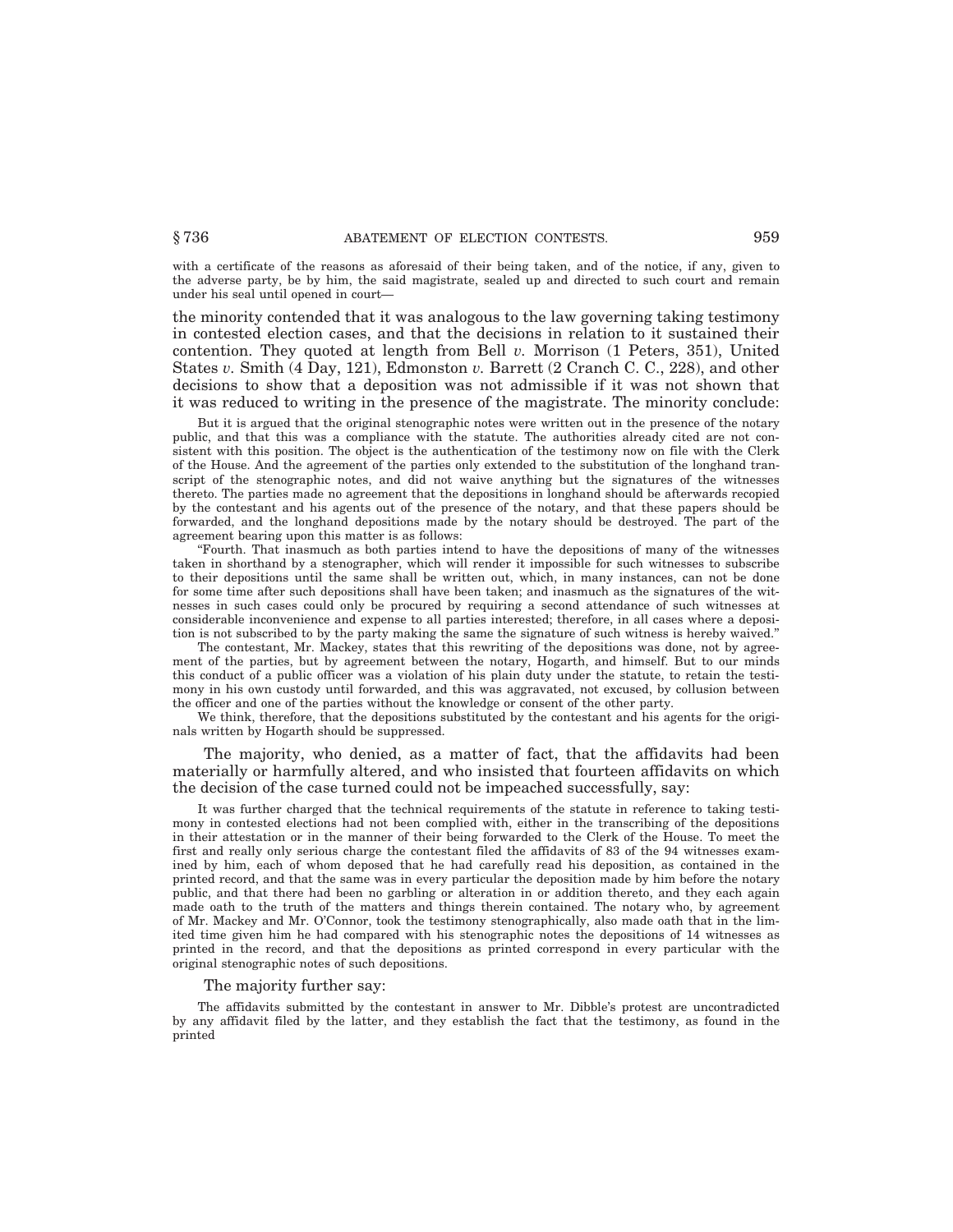## 960 **PRECEDENTS OF THE HOUSE OF REPRESENTATIVES.**  $§ 736$

record, is in every particular the testimony actually given by the witnesses, and taken stenographically by the notary, and afterwards transcribed by his direction. It is not controverted that the evidence was, by the agreement of Mr. Mackey and Mr. O'Connor, taken stenographically by the notary. These stenographic notes are the original evidence of what the witnesses deposed. They were taken necessarily in the notary's presence, who was also the stenographer. They were really the depositions in the cause. By the stipulations it was agreed that these stenographic notes should be afterwards transcribed. The manner in which they were transcribed, and by whom transcribed, is a matter of no importance, providing they were transcribed correctly, since the notary public accepted the work as performed by the copyists, and certified to the same as being the depositions taken by him. The fact that the contestant assisted in making transcripts of this evidence does not detract from its correctness.

(b) The minority insisted that the evidence should have been transmitted to the House by the notary, and until so transmitted must remain in his custody.

The majority say:

The provisions of the statute in regard to the form and manner of taking and forwarding testimony in contested election cases are merely directory, and therefore the only question which the committee has deemed it necessary to consider upon this point has been whether the essential provisions of the law had been complied with; that is, had the testimony of the witnesses been correctly reported by the notary and stenographer, and had that testimony been forwarded to the House. If Mr. Dibble had shown by the proper evidence that the depositions before the committee were not the depositions of the witnesses (and he could have done this by the ex parte affidavit of the stenographer, if such was the case) he would have disclosed a matter fatal to their consideration.

This question as to the validity of the affidavits received the most attention during the debate, and was the point on which the minority apparently rested their defense with most confidence.

(3) As to the merits of the case.

The majority report says:

Under the election laws of South Carolina the governor of the State, prior to each general election, appoints for each county in the State three commissioners of elections. These commissioners of elections appoint for each poll in their respective counties three managers of elections. (Rev. Stat., Title II, chap. viii, sec. 2.) By the managers so appointed the election at each poll is conducted, and at its close the votes counted and a return thereof made to the commissioners of elections (15 Stat., 171), who, on the Tuesday next following the election, meet and organize as a board of county canvassers, and from the returns made to them by the managers they count or canvass the votes of the county and make such statements thereof to the State board of canvassers as the nature of the election requires, making for Representative in Congress ''separate statements of the whole number of votes given in such county.'' (Rev. Stat., Title II, chap. viii, secs. 15–18.) From these statements of votes made by the county canvasser the board of State canvassers determine and certify the number of votes cast for the different candidates for the various offices voted for and declare what persons have been by the greatest number of votes duly elected to such offices. (Ibid., secs. 24–26.)

Acting upon the returns made by the county canvassers of Charleston, Orangeburg, and Clarendon, the counties composing the Second Congressional district of South Carolina, the State board of canvassers certified and declared that at the election held November 2, 1880, the vote cast for Representative in Congress from the said district was as follows (Rec., p. 11):

|                       | M. P.<br>O'Connor.       | E. W. M.<br>Mackey.     |
|-----------------------|--------------------------|-------------------------|
|                       | 11,429<br>3,627<br>2.513 | 8,112<br>2,712<br>1.473 |
|                       | 17,569<br>12.297         | 12.297                  |
| Majority for O'Connor | 5,272                    |                         |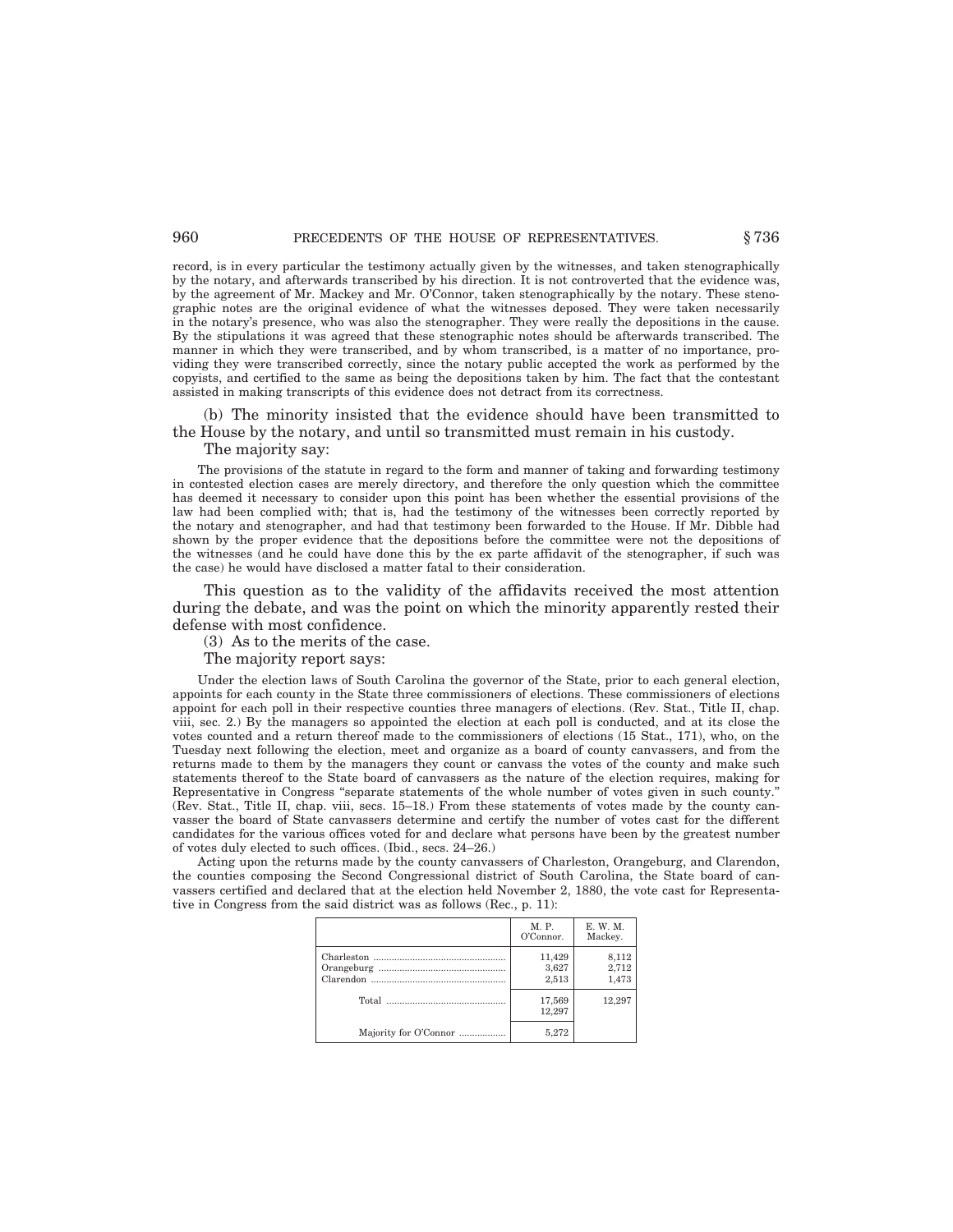Although the vote certified by the State board of canvassers is a correct aggregate of the vote returned to it by the county boards of canvassers, it is not a true statement of the result of the election, because the returns made to the State board of canvassers by the county canvassers of Charleston and Orangeburg, upon which the State board acted, were not full and correct statements of the vote cast in those counties. Had the county canvassers in the three counties in the district counted the vote as returned to them by the managers of the election of the several precincts in the several counties, the result would have been a majority of 879 for Mr. Mackey. These managers in every instance and at every poll in the district were of the same political faith, and were the partisan supporters of Mr. O'Connor. The majority certified for Mr. O'Connor by the county board of canvassers, all of whom were Democrats, was obtained by entirely reversing the vote of one, Haut Gap, and leaving out in the final count seven precincts in Charleston County, to wit, Black Oak, Strawberry, Calamus Pond, Biggin Church, Brick Church, Ten Mile Hill, and Enterprise, and four in Orangeburg County, to wit, Fogles, Fort Motte, Lewisville, and Bookhardts.

The majority discuss the twelve precincts briefly and show that the actual vote cast at them is proven by the testimony of United States supervisors, sometimes corroborated by testimony of the State election officers.

The minority objected to the returns of the United States supervisors as evidence and discussed their status somewhat.

The minority did not concede that the majority for O'Connor was destroyed.

The majority, after arguing that there were great frauds in the district beyond what they had thought it necessary to show, recommended the following resolutions:

*Resolved,* That the Hon. Samuel Dibble is not entitled to hold the seat now occupied by him in this House as a Representative from the Second district of South Carolina in the Forty-seventh Congress.

*Resolved,* That the Hon. E. W. M. Mackey was duly elected as a Representative from the Second Congressional district of South Carolina in the Forty-seventh Congress, and is entitled to a seat in this House.

The report was debated at length from May 29 to May  $31<sup>1</sup>$  and on the latter day the resolutions of the majority were agreed to, yeas 150, nays 3, the minority refraining from voting.

Mr. Mackey then appeared and took the oath.

**737. The Virginia election case of Walker v. Rhea, of Virginia, in the Fifty-seventh Congress.**

**The death of the contestant after the beginning of an election case did not prevent the continuation of the case to a decision.**

**A ballot complicated and unfair but not shown to be issued in pursuance of any conspiracy was not considered as a reason for discarding the return.**

**The fact that fewer votes were returned for contestant than for the head of his party ticket was held not to justify a conclusion of fraud.**

On April 8, 1902,<sup>2</sup> Mr. Edgar Weeks, of Michigan, from the Committee on Elections No. 3, reported in the case of Walker *v.* Rhea, of Virginia. On the face of the returns the returned member received a majority of 1,751 votes. After the contest was begun the contestant died, but this did not prevent the further progress of the case.

<sup>1</sup> Record, pp. 4329, 4334, 4372–4398, Appendix, p. 357; Journal, pp. 1377–1380.

<sup>2</sup> First session Fifty-seventh Congress, House Report No. 1504.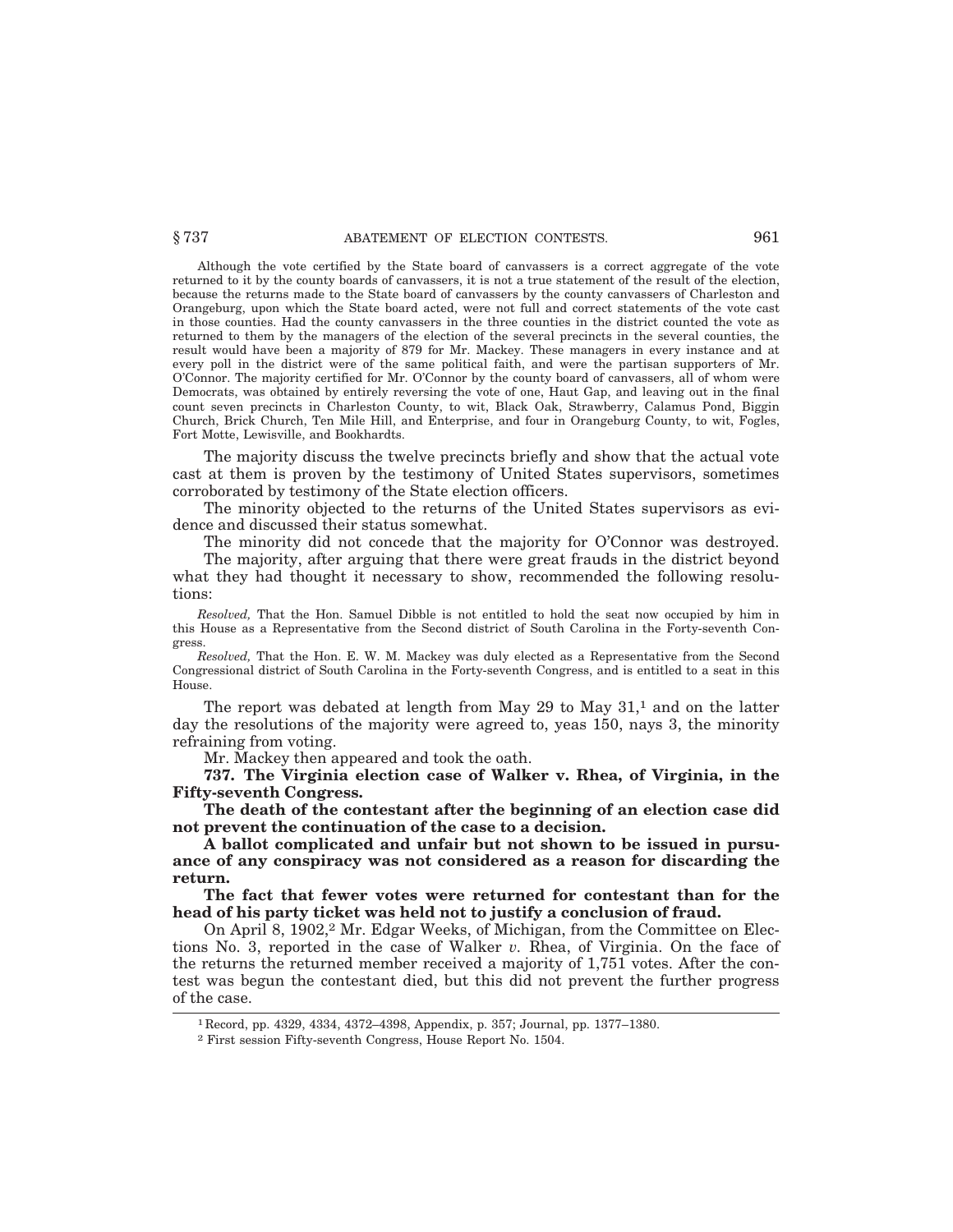The contest was based substantially on the following allegations and charges, viz:

First. That the official ballots printed and used in several of the counties were so complicated and unfair that it was very difficult, if not impossible, for voters to read, mark, and prepare them within the time of two and one-half minutes allowed by law for that purpose; that many of the electors who intended and tried to vote for contestant were disfranchised by reason of said unfair ballots, and that such ballots were so arranged and printed by the political friends of contestee with a fraudulent intent, and were calculated to deceive and mislead.

Second. That the returned member's majority over contestant of 1,751, while McKinley's majority over Bryan was 1,509 in the same district, is conclusive proof that the returns on their face were not an honest expression of the will of the voters at that election and that the contestant was defrauded and cheated.

Third. That the electoral boards and other election officers were guilty of fraud and dishonest practices in the interest of contestee, which accomplished contestant's apparent defeat.

Those charges and allegations were severally denied by the returned member and other pleas and explanations were interposed in his behalf.

The committee criticise the election laws of Virginia as conducive to fraud; but their conclusions as to the merits of contest were as follows:

The Virginia election law provides that the official ballot shall be a white paper ticket containing the names of persons who have complied with the provisions of that act and the titles of the offices for which they are candidates, printed in plain roman type not smaller than that known as ''pica.'' While the letter of the statute may have been complied with, several of the ballots, notably that in Scott County, if legal, were very unfair. On those ballots were the names of six candidates for President and Vice-President, the names of the electors for each, their residences, and the names of the contestant and contestee, with the titles of the offices for which they were candidates. No regard for order was observed in the form of the ballot or the arrangement of that matter, and the names of the Congressional candidates especially appear in unexpected and unlooked-for positions. They were necessarily very misleading and confusing.

To say that the elector of ordinary intelligence and education would find it very difficult to examine, mark, and prepare that ballot in the two and one-half minutes allowed by law is a mild expression of a manifest truth. Under the law those official ballots, not only throughout the district, but throughout the whole State, could and should have been uniform and so arranged and printed as to assist rather than confuse. And if the object in preparing them were not to take unfair advantage, then the printers and members of the electoral boards who supervised the work were guilty of gross negligence or incompetency. However, your committee is not disposed to predicate its judgment on suspicion merely, or on facts or circumstances from which contrary inferences may be fairly drawn. It is not convinced that those unfair ballots were the result of a common purpose, or that they emanated from a common source, or that the contestee advised or approved of the use of such ballots, but, on the contrary, suggested that the ballots be made as plain as possible. Therefore this charge is dismissed.

The fact that on the face of the returns contestee received 1,751 more votes than contestant and McKinley 1,509 more than Bryan is not, in the judgment of your committee, sufficient reason to justify the conclusion that such result was accomplished by fraud. After a careful examination of the record your committee does not find such affirmative and positive evidence of fraud or mistakes on the part of the election officers as will overcome contestee's certified majority or justify it in setting aside the election.

Therefore the committee reported that the contestant was not elected, and that the sitting Member was entitled to the seat.

On May  $21<sup>1</sup>$  the House, without division, concurred in the report of the committee.

<sup>&</sup>lt;sup>1</sup> Record. p. 5756.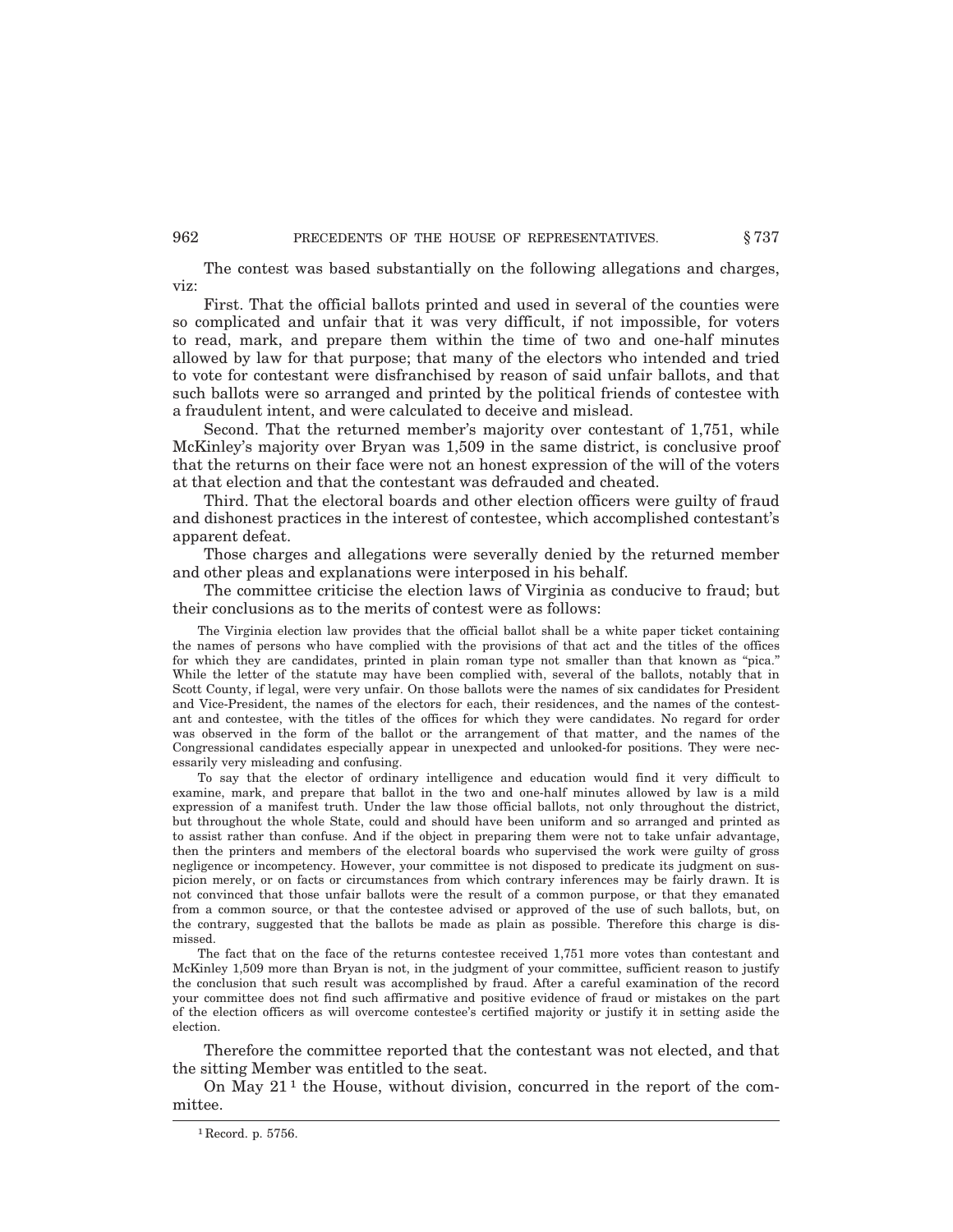**738. The North Carolina election case of Moody v. Gudger in the Fiftyeighth Congress.**

**An election contest does not necessarily abate by reason of the death of contestant during the taking of testimony.**

**Hearsay evidence as to declarations of voter as to how he had voted or would vote was held incompetent.**

**Evidence as to the party affiliations of voters is inconclusive as proof of how they cast their ballots.**

**Hearsay evidence as to declarations of voters that they had been bribed is unsatisfactory and dangerous evidence.**

On March 18,  $1904<sup>1</sup>$  Mr. H. O. Young, of Michigan, from the Committee on Elections No. 1, submitted the report of the committee in the North Carolina election case of Moody *v.* Gudger.

At the outset of this case the committee dispose of a preliminary question as follows:

After the pleadings had been completed and a part of the testimony had been taken the contestant, Maj. James M. Moody, died, and it is strongly urged by contestee that the proceedings were thereby abated. He says, however:

''The constitutional right of the House of Representatives to inquire into and pass upon the title of any Member to the seat occupied by him is not questioned. The Constitution, Article I, section 5, plainly makes the House the sole judge of the election returns and qualifications of its Members. Its jurisdiction and power under this section is sole and supreme. In such manner as it may deem advisable it may exercise this constitutional prerogative and no one may question its action, but the exercise of this power must originate with the House. By resolution or other original affirmative action it must declare its purpose to investigate and adjudge.''

Your committee are of the opinion that when the House of Representatives referred this contest to your committee it took such affirmative action and clothed your committee with jurisdiction to hear and report upon the case. This doctrine is not without precedent. In the case of Mackey *v.* O'Connor, decided in the Forty-seventh Congress, an abstract of which appears upon page 387 of Rowell's Digest, the contestee died during the pendency of the proceedings. It was there contended by the attorney for Mr. Dibble, who had been elected to the vacancy caused by Mr. O'Connor's death, that the contest had abated and that it would be necessary for contestant to begin a new contest against the then sitting Member, but the majority of the committee thought otherwise. They said:

The right of contestant, as also of the people of that Congressional district, who, after all, are the real parties in interest, to have the facts of that election inquired into and adjudicated by the House can not be changed by the fact of the death of the contestee.''

The minority of the committee dissented, but the House agreed with the majority of the committee, and. being satisfied that upon the merits of the case contestant was duly elected, he was seated. The exercise of this power did not originate with the House, but with the contestant, and the House took no other affirmative action to declare its purpose to investigate and adjudge than the reference of the contest to the Committee on Elections.

In the later case of Dantzler *v.* Stokes, from South Carolina, in the Fifty-seventh Congress, Stokes having died, Mr. Lever, who had been elected to fill the vacancy thus caused, was permitted to defend the contest, and the case proceeded, though no final action was taken thereon by the House.

Contestee attempts to draw a distinction between the case of the death of contestant and that of contestee, but your committee is satisfied that such distinction is not well founded. The original jurisdiction of Congress is as perfect in one case as in the other. The people of the Congressional district, as was said in the case of Mackey *v*. O'Connor, "are the real parties in interest," and are as much concerned in not being misrepresented by a man they have defeated at the polls as they are in being represented by a man they have elected. If an election contest be regarded merely as a personal action it will abate by the death of either party. It is only because it is not merely a

<sup>&</sup>lt;sup>1</sup> Second session Fifty-eighth Congress, House Report No. 1738; Record, p. 5430.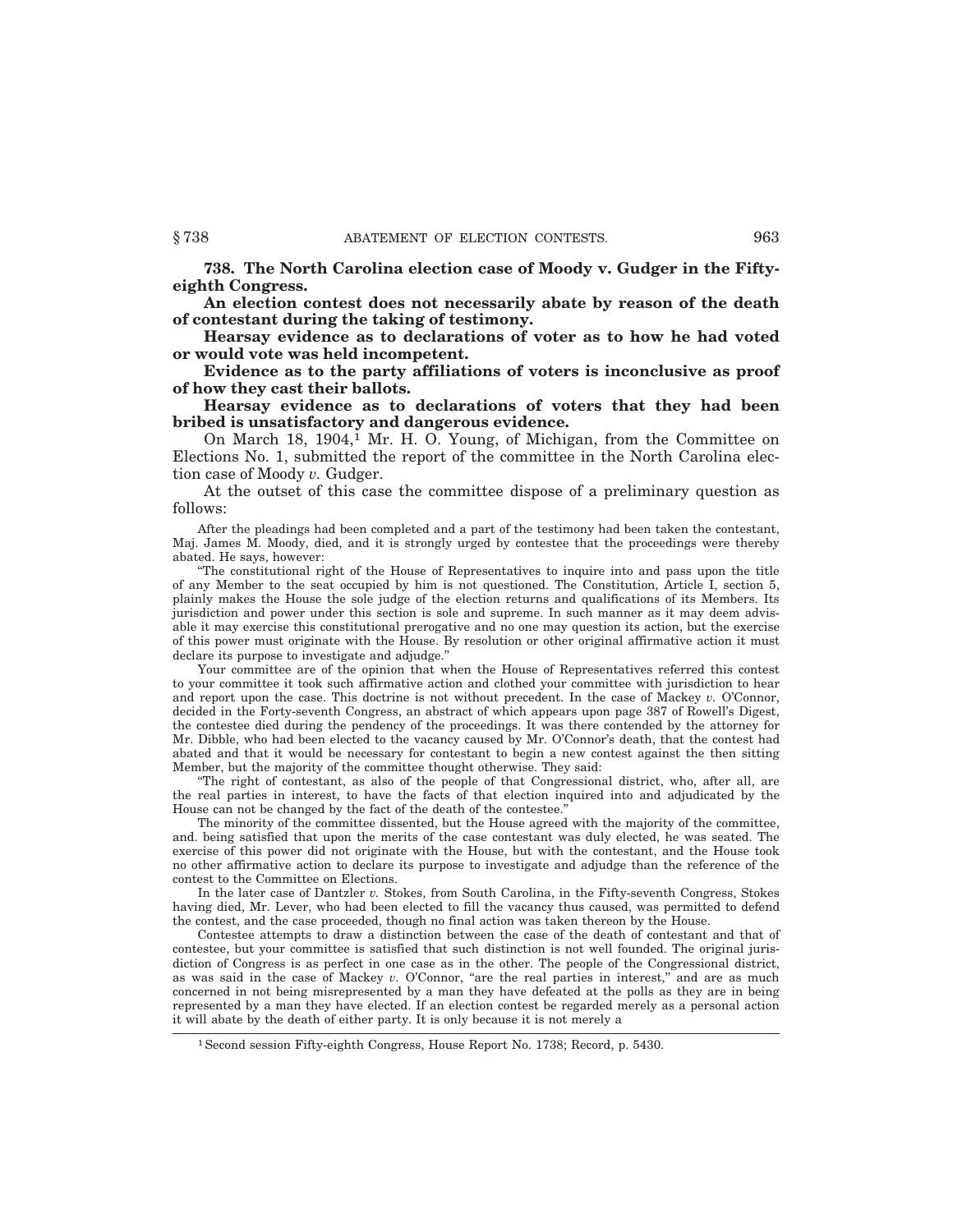personal action but one in which the people of the Congressional district are interested, and because the House has a right of its own motion to investigate the election of its own Members, that the contest may proceed after the death of either party. Congress can not be ousted of its jurisdiction to turn from its doors an interloper by the fact that the person really elected has died.

#### As to the merits of the case, the committee found:

Upon the face of the returns contestee received 12,700 votes and contestant received 12,517 votes, giving contestee an apparent majority of 183 votes. Contestant in his notice of contest alleges that this apparent majority was obtained by bribery and fraud in South Waynesville precinct of Haywood County, and by misconduct of the registration and election boards in Tryon and Shields precincts of Polk County, where duly qualified electors were denied the right to vote, and large numbers of illegal votes were received in gross violation of law. He asks that the returns from these precincts be rejected. He also alleges similar frauds and misconduct in other precincts of said district, but he has offered no proof thereof, and your committee therefore disregards said allegations. He also alleges specifically that large numbers of illegal votes were cast, counted, and returned for contestee, naming the precincts in which they were thus cast and the number of said votes cast in each precinct. These aggregate nearly 900 votes. He also alleges in the same specific manner that about 60 legal votes were attempted to be cast for contestant and they were arbitrarily and illegally rejected by the registration and election boards.

Contestee in reply denies all the allegations of contestant above set forth, and further answering alleges in the same specific manner pursued by contestant that some 1,500 illegal votes were cast, counted, and returned for contestant.

It was conceded upon the argument by the attorneys for both parties that the individual votes cast, counted, and returned for contestant and those which were cast, counted, and returned for contestee that were proven to be illegal would substantially balance each other and would in no way affect the result. The committee, being satisfied that this is a fact, enters into no discussion of the nearly 2,400 separate and distinct issues raised by these individual cases and agrees with the attorneys in the case that the case must be determined by the final disposition to be made of the votes returned from the precincts of South Waynesville, Tryon, and Shields, and from the county of Buncombe. In these the vote was as follows:

| Gudger.                    | Moody.                   | Majority for<br>Gudger. |
|----------------------------|--------------------------|-------------------------|
| 3,029<br>150<br>119<br>266 | 2,690<br>60<br>49<br>147 | 339<br>90<br>70<br>119  |
| 3.564                      | 2.946                    | 618                     |

It will be readily seen that if the county of Buncombe be thrown out the result of the election would be changed; the same result would follow if the precinct of South Waynesville and either of the precincts of Tryon or Shields should be discarded; but the rejection of the two precincts of Tryon and Shields alone, or the rejection of South Waynesville, would still leave contestee a majority.

BUNCOMBE COUNTY.

The contestant in his notice of contest only asked for the rejection of certain votes in the county of Buncombe, but the attorney for contestant in his brief and in his oral argument before the committee demands the rejection of the entire vote of the county. Contestee objects that this contention is not open to contestant as it is not contained in his notice of contest. Your committee expresses no opinion upon this question, as their conclusion upon an examination of the facts renders a decision unnecessary.

The constitution of North Carolina provides that only legally registered voters shall be permitted to vote, and then follows this section:

''Every person presenting himself for registration shall be able to read and write any section of the constitution in the English language, and before he shall be entitled to vote he shall have paid, on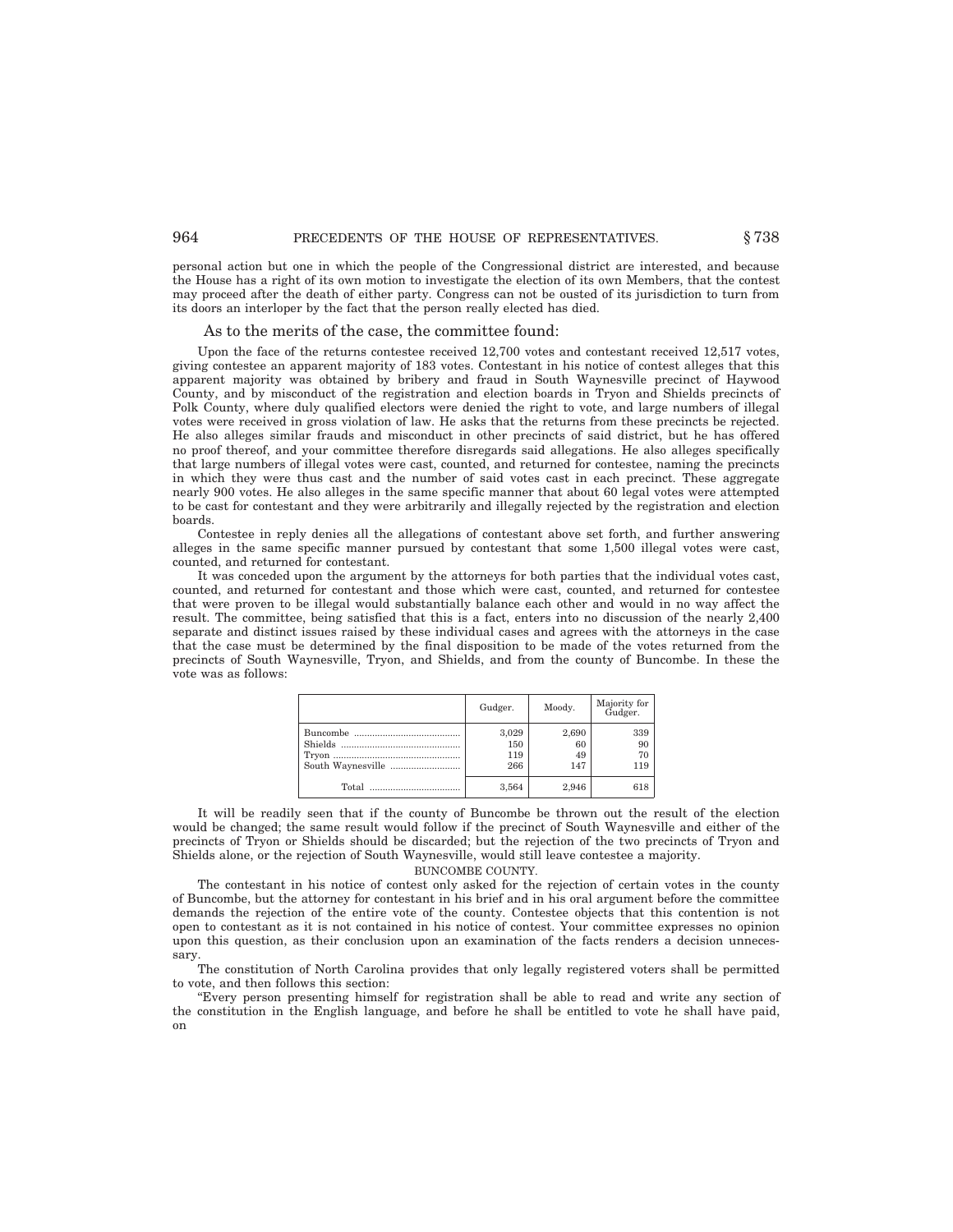## § 738 ABATEMENT OF ELECTION CONTESTS. 965

or before the 1st day of May in the year he proposes to vote, his poll tax for the previous year, as prescribed by article 5 of the constitution, section 1.'' (Constitution of North Carolina, art. 6, see. 4.) The statute of North Carolina based upon this constitutional provision provides that—

''Every person liable for such poll tax shall, before being allowed to vote, exhibit to the registrar his poll-tax receipt for the previous year, issued under the hand of the sheriff or tax collector of the county or township where he then resided, and unless such poll-tax receipt shall bear date on or before the 1st day of May of the year in which he offers to vote such person shall not be allowed to vote: *Provided*, That in lieu of such poll-tax receipt it shall be competent for the registrar and judges of election to allow such person to vote upon his taking and subscribing to the following oath: 'I do solemnly swear (or affirm) that on or before the 1st day of May of this year I paid my poll tax for the previous year, as required by article 6, section 4, of the constitution of North Carolina.' '' (Record, p. 5.)

It is made the duty of the sheriff to file a list of all persons who have paid their poll tax in time to qualify them as voters. Under the laws of North Carolina, however, all male persons over 50 years of age are exempt from the payment of the poll tax, and all male citizens who are under 21 years of age on June 1 of the year previous to that in which the election was held would owe no poll tax on the May I next preceding the election, and so could have no receipt and would not appear upon the sheriff's list of those who had paid their poll tax. No claim was made that any of these statutes or constitutional provisions are invalid. Contestant shows that some 500 men voted in Buncombe County whose names are not on the sheriff's list of those who had paid their poll tax in time to qualify them as voters. He claims that this was owing to a conspiracy to issue fraudulent tax receipts and exemptions after the time fixed by law for said purpose, and that said conspiracy was so largely carried out as to throw doubt and discredit on the entire vote of the county and render it impossible to determine how the honest vote of the county was cast.

Your committee finds the evidence of this conspiracy inconclusive. If it existed at all it was abortive of results, for the testimony clearly shows that the list of those who voted without being on the sheriff's list is largely made up of those who were too old or too young to be liable for the poll tax, and of those who were not conclusively shown to have been entitled to vote, at least as many were shown to have voted for contestant as for contestee. The committee desires to call attention to the incompetent and inconclusive character of much of the testimony as to how individuals voted. This consisted in a very large number of cases of the statement of some third party that the voter, who was not himself called as a witness, had said that he should vote or had voted for contestant or contestee, as the case might be. It is needless to say that this is hearsay.

Another class of testimony relied on was that certain voters were Republicans or Democrats, from which the inference was sought to be drawn that they had voted their party ticket for Member of Congress. That such testimony, if admissible at all, is inconclusive and of little weight will be conceded by every lawyer. But whether you allow to this testimony all the force that is sought to be given it by either of the parties or reject it altogether, the result is the same. In either case contestant has received at least as many illegal votes as contestee. Your committee therefore can not find any valid reason for rejecting the vote of Buncombe County.

## SHIELDS PRECINCT, POLK COUNTY.

The contestant alleges that legal voters were denied registration in Shields precinct of Polk County, and that the ballot box was stuffed with illegal ballots. The evidence to sustain the latter charge is too puerile for consideration. There is no evidence tending to prove that more than one legal voter was denied registration, and there is other evidence just as credible tending to show that this one legal voter did not apply for registration at all, and so could not have been rejected. The vote of this precinct also, in the opinion of your committee, should be counted as cast and returned.

#### TRYON PRECINCT, POLK COUNTY.

The contestant claims that the votes of Tryon precinct, in Polk County, should be rejected because of the refusal of the registration officers to register a large number of qualified voters. Your committee can find no evidence tending to show that more than one legal voter was refused registration. A few illegal votes seem to have been cast, but this, in the opinion of your committee, was the result of accident rather than design, and the illegal votes are easily eliminated and do not affect the result. In the opinion of your committee the vote of this precinct should not be rejected.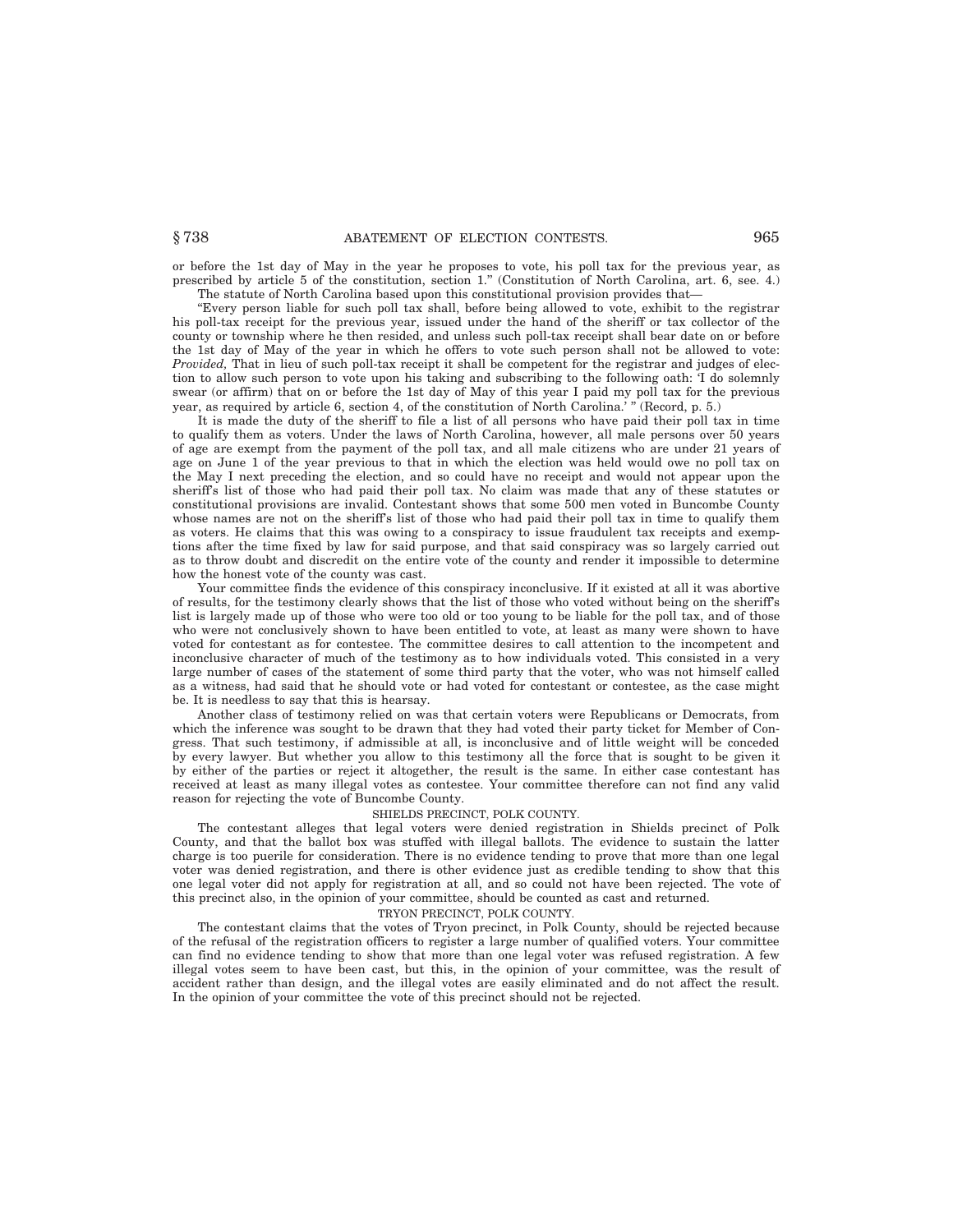## 966 **PRECEDENTS OF THE HOUSE OF REPRESENTATIVES.**  $§ 739$

This disposes of the case, as the precinct of South Waynesville, in Haywood County, even if rejected, would not alter the result, but as much stress has been laid upon this precinct in the argument of counsel your committee thinks best to report the facts relative to the election therein as it finds them.

#### SOUTH WAYNESVILLE PRECINCT, HAYWOOD COUNTY.

All the testimony tends to show that this precinct was normally Democratic from 200 to 250 majority. At the election in question it was carried by nearly all the Democratic candidates by majorities of over 200. It was the home, however, of contestant. He was popular there. Two years before he had carried the precinct by a majority of 26 against the Democratic candidate, Mr. Crawford. At that time there was disaffection in the Democratic ranks, and some of the most prominent Democratic workers were supporting contestant. These same men in 1902 were supporting contestee. The result of that election was a majority of 119 for contestee, who ran fully 100 behind the average of his ticket. Contestant claims that this result was brought about by wholesale bribery of voters by contestee, without which contestant would have carried the district by as large a majority as he had done two years previously.

It is evident, however, that the conditions had materially changed. In 1900 contestant was opposed by a divided Democratic party; in 1902 by a united Democratic party. There is considerable testimony to the effect that it was "common talk," "generally understood," "whispered about," and "a matter of common knowledge'' that money was being used by the friends of both contestant and contestee for the purpose of influencing voters. There is also some testimony that a few men who had voted at the election told the witness that they had been offered money and in some cases that they had received money for their votes. Testimony of this kind is sometimes received in election cases from the difficulty of obtaining direct evidence of bribery, but at its best it is inconclusive, unsatisfactory, and dangerous. It is a most significant fact, however, that nearly all the active workers for both contestant and contestee were witnesses in the case, and each, while disclaiming any knowledge of the improper use of money by persons other than himself, when asked as to his own conduct, put himself upon his constitutional right and refused to answer questions which might criminate himself. The above is a fair statement of all the testimony tending to show the improper use of money by the supporters of the contestee.

There is no evidence to show that contestee used any money himself or was cognizant of the use of any money by his supporters in this precinct in his behalf, properly or improperly. On the contrary, there is strong direct testimony of the most positive nature, from those in a position to know, that he contributed no money whatever to be used in aid of his election in this precinct. No single voter is pointed out who was bribed to vote for contestee. For these reasons your committee think the vote of South Waynesville precinct should not be rejected.

It follows from these conclusions that in the opinion of your committee the contestant has not made out his case, and they therefore recommend the adoption of the following resolution:

*''Resolved,* That James M. Moody was not elected a Member of the Fifty-eighth Congress from the Tenth district of North Carolina.

*''Resolved,* That James M. Gudger, jr., was elected a Member of the Fifty-eighth Congress from the Tenth district of North Carolina, and is entitled to retain his seat therein.''

The House agreed to the resolutions without debate or division.

**739. The Maryland election case of Stewart v. Phelps in the Fortieth Congress.**

**Instance of the withdrawal of an election contest by letter from the contestant.**

On July 5, 1867,<sup>1</sup> Mr. Charles E. Phelps, of Maryland, whose seat had been contested by Charles J. Stewart, presented a communication from Mr. Stewart, addressed to the House, in which he stated that he had proceeded to take testimony in support of the allegations in his notice of contest; but, finding the testimony insufficient to entitle him to the seat, he hereby withdrew his claim. This communication with accompanying papers was referred to the Committee on Elections.

<sup>1</sup>First session Fortieth Congress, Journal, p. 165; Globe, p. 500.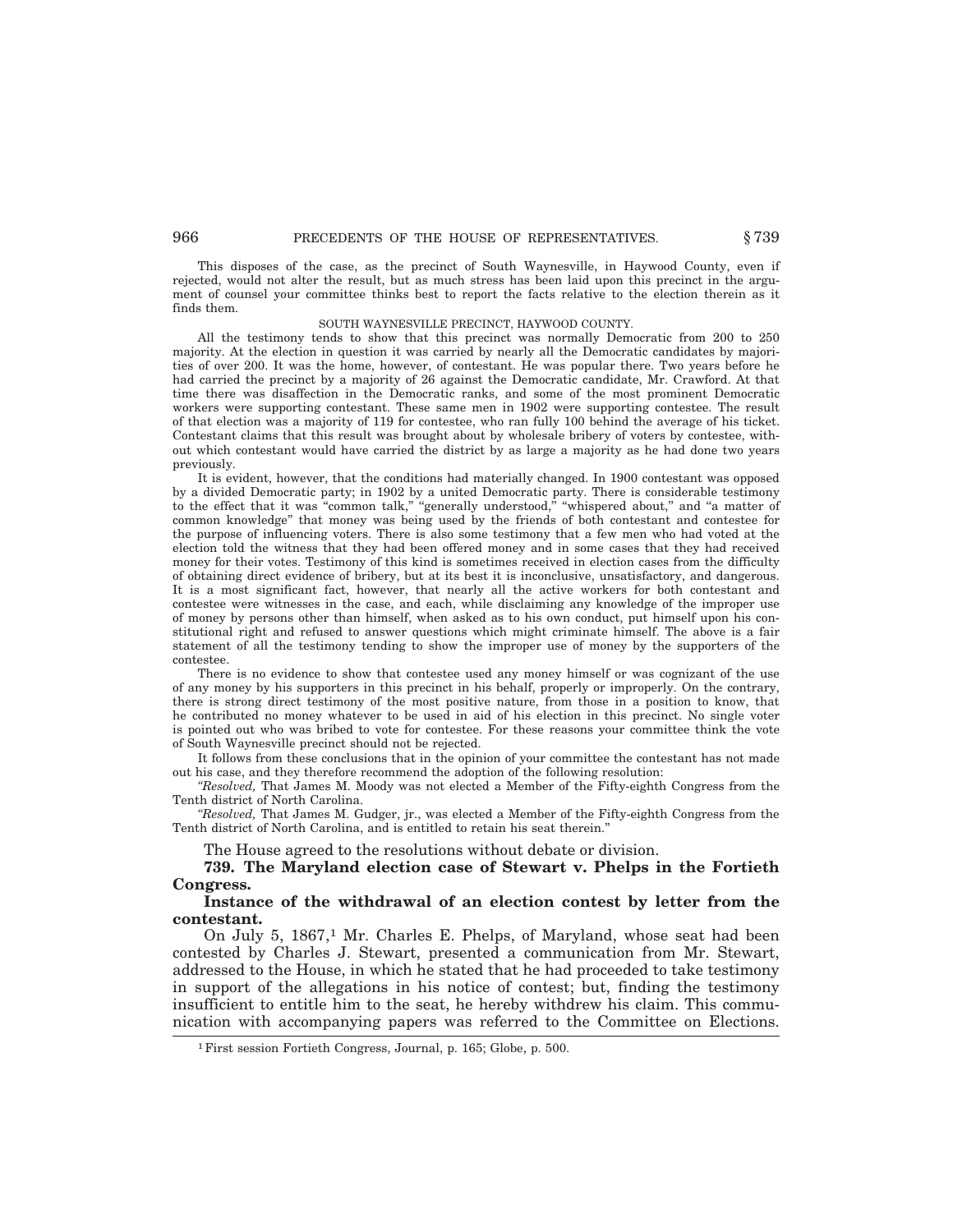**740. The Illinois election case of Durborow v. Lorimer, in the Fiftyeighth Congress.**

# **Instance of abandonment of a contest by notification from contestant to the committee.**

On April 20, 1904,<sup>1</sup> Mr. Marlin E. Olmsted, of Pennsylvania, from the Committee on Elections No. 2, presented the following report:

At the regular Congressional election in 1902 the returns showed William Lorimer, Republican, to have received 16,540 votes; Allan C. Durborow, Democrat, 15,555 votes; H. P. Kuesch, Socialist, 536, and Eugene W. Chapin, Prohibitionist, 667. Mr. Lorimer, having an apparent plurality of 985, received the usual certificate of election and is the present sitting Member from that district. Within the statutory period, however, Mr. Durborow served a notice of contest, claiming to have been rightfully elected to the said seat.

The contest seems to have been conducted mostly in the circuit court of Cook County, Ill., upon questions arising over the right to have the ballots produced and recounted. This privilege having been finally granted by the court and the ballots investigated and recounted, it developed that there had been cast for Mr. Lorimer 16,495 votes and for Mr. Durborow 15,501, the recount thus increasing Mr. Lorimer's plurality 9 votes.

From that point Mr. Durborow appears to have abandoned the contest. Neither printed record nor brief has been submitted to the committee, and the opportunity afforded for oral argument was not embraced. Mr. Durborow, however, has said to the chairman of the committee that, although he commenced the contest in good faith, he does not care to proceed with it further, and is willing that appropriate resolutions shall be adopted sustaining Mr. Lorimer's title to the seat. Your committee therefore recommends the adoption of the following resolutions:

*''Resolved,* That Allan C. Durborow was not elected to membership in the House of Representatives of the United States in the Fifty-eighth Congress and is not entitled to a seat therein.

*''Resolved,* That William Lorimer was duly elected to membership in the House of Representatives of the United States in the Fifty-eighth Congress and is entitled to a seat therein.''

The resolutions were agreed to without division.

**741. The Kentucky election cases of Edwards v. Hunter and White v. Hunter, in the Fifty-eighth Congress.—On December 6, 1904,<sup>2</sup> the Speaker laid** before the House the following communication; which was referred to the Committee on Elections No. 2:

## CLERK'S OFFICE, HOUSE OF REPRESENTATIVES,

## *Washington, D. C., December 6, 1904.*

Sir: I have the honor to lay before the House of Representatives the contested-election cases of Edwards *v.* Hunter and White *v.* Hunter, of the Eleventh Congressional district of Kentucky, notices of which have been filed with the Clerk of the House, and transmit herewith all original testimony, papers, and documents relating thereto.

On June 24, 1904, copies of the printed record were sent to the contestants, with notices to file brief of the facts and authorities relied on to establish their case. August 24, 1904, D. C. Edwards, one of the contestants, filed his brief, copies of which were sent to W. Godfrey Hunter, contestee, and to John D. White, contestant, with notice to file reply brief, but no reply brief has been received to date.

Very respectfully,

A. MCDOWELL, *Clerk House of Representatives.*

Hon. JOSEPH G. CANNON,

*Speaker House of Representatives.*

This case was heard by the committee, but no report was made to the House, and Mr. Hunter retained the seat.

<sup>1</sup>Second session Fifty-eighth Congress, House Report No. 2687; Record, p. 5186.

<sup>2</sup>Third session Fifty-eighth Congress, Record, p. 38.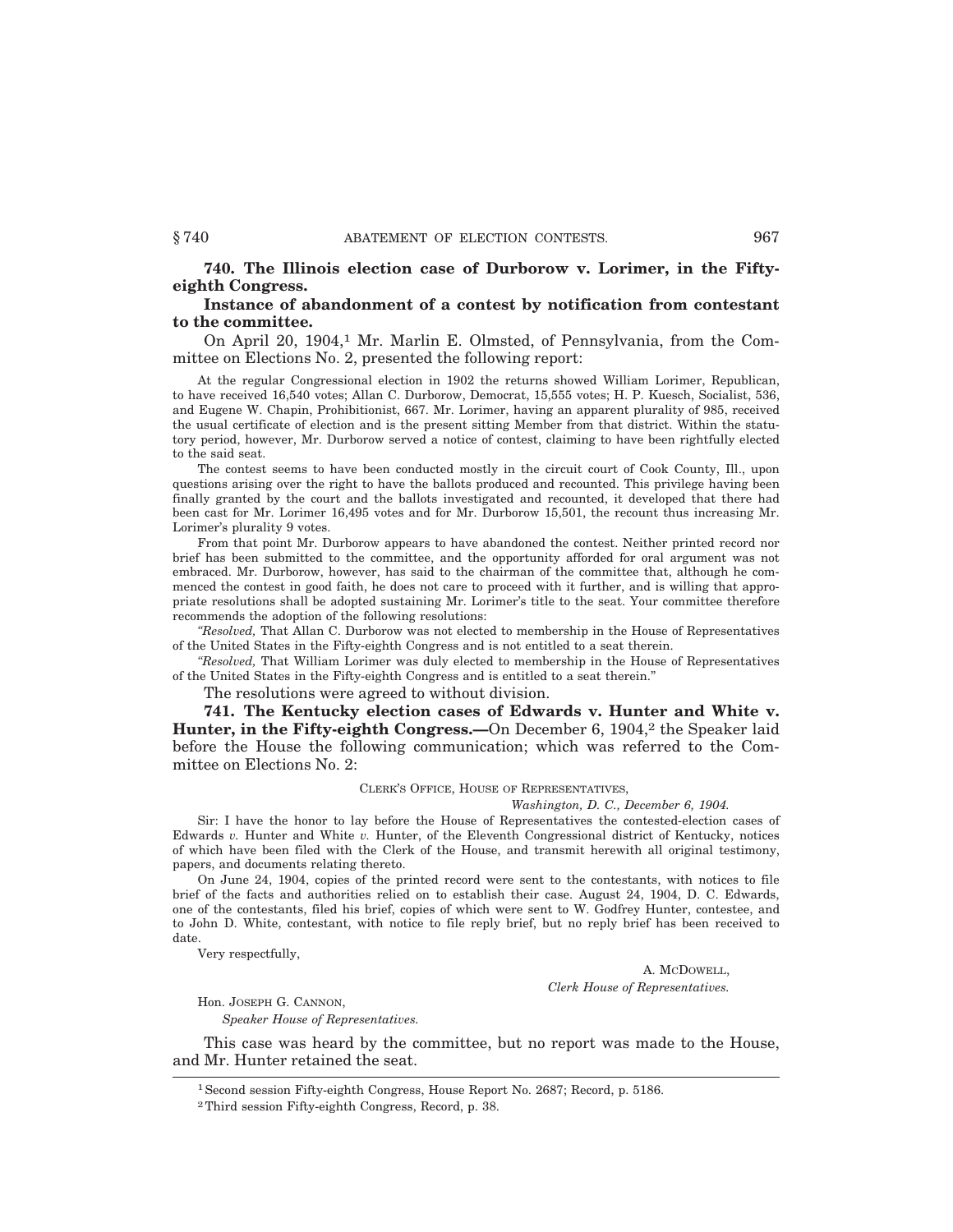**742. The Colorado election case of Bonynge v. Shafroth in the Fiftyeighth Congress.**

**Instance wherein returned Member, while a contest was pending in committee, stated to the House that he was not elected.**

**Returned Member having acknowledged to the House, before the decision of the committee, that contestant was elected, the House preferred to adopt the usual resolutions before seating contestant.**

**Resolutions to seat a contestant are privileged, even though the case may still be pending in committee.**

On February 15, 1904,<sup>1</sup> Mr. John F. Shafroth, claiming the floor for a question of privilege, said:

Mr. Speaker, in the contested election case of Robert W. Bonynge against John F. Shafroth it was stipulated and agreed by contestant and contestee that the ballots cast at that election in the twentynine contested precincts should be brought before the Committee on Elections of this House and opened for the first time in the presence of its Members. The ballots were those cast at the general election in 1902 for State officers and Representative in Congress. The object was that the original arrangement, form, and condition of the ballots should first be seen by the committee. The ballots were shipped to the Clerk of the House of Representatives at the joint expense of contestant and contestee.

At the first meeting of the committee for the hearing of this case the ballots were presented for inspection. A subcommittee was appointed to ascertain how many illegal ballots were contained therein. It was agreed that in order to facilitate their work their sessions should be secret. The subcommittee opened the ballots from three precincts, and finding that it took one week to examine them, asked the House for authority to employ an expert, which was granted. Since that time the expert has been examining the ballots, and on Thursday last made his report to the committee. The committee then ordered that each of the parties should have one week's time in which to examine the ballots, and if then either of us desired to send for the expert for the purpose of examining him that we should have that privilege. After that the case was to be set for argument before the committee.

On Thursday afternoon I commenced examining the ballots, and continued doing so during Thursday, Friday, and Saturday. I do not believe that 2,792 illegal votes were cast (that being my majority as returned), yet my examination disclosed the fact that the assurances which I had received as to the regularity of the votes in many of the precincts were not true, and that there were illegal votes therein which tainted the polls, and the polls so tainted gave me a greater plurality than my returned majority in the district.

The fact was a bitter disappointment to me, but nevertheless true.

The law is that when a poll is tainted by fraud and it is impossible to purge the poll of the fraudulent votes, the vote of the entire precinct, legal and illegal, must be thrown out.

The committee has given me every opportunity to ascertain the illegal vote so as to save the valid vote in those precincts. Until I saw the ballots last Thursday, I thought the illegal vote could be detected and separated from the legal vote, but I must confess that my inspection has convinced me that it is impossible to do so in this case.

The law being as I have stated and the number of precincts tainted containing majorities for me greater than my returned majority, I must say that if I were a judge upon the bench considering this case I would be compelled to find against myself, and as the vote in the contested precincts aggregates less than one-tenth of the vote in the Congressional district, I would be compelled to find that according to law Mr. Bonynge is entitled to the seat. [Applause.]

I did my best to have an honest election. My law partner, with my approval, organized a citizens' committee composed of both Republicans and Democrats who desired a fair election. The headquarters of that committee, as shown by the evidence in this case, were in the law offices of Rogers, Shafroth & Gregg, Denver, Colo.

<sup>1</sup>Second session Fifty-eighth Congress, Record, pp. 1986, 1988.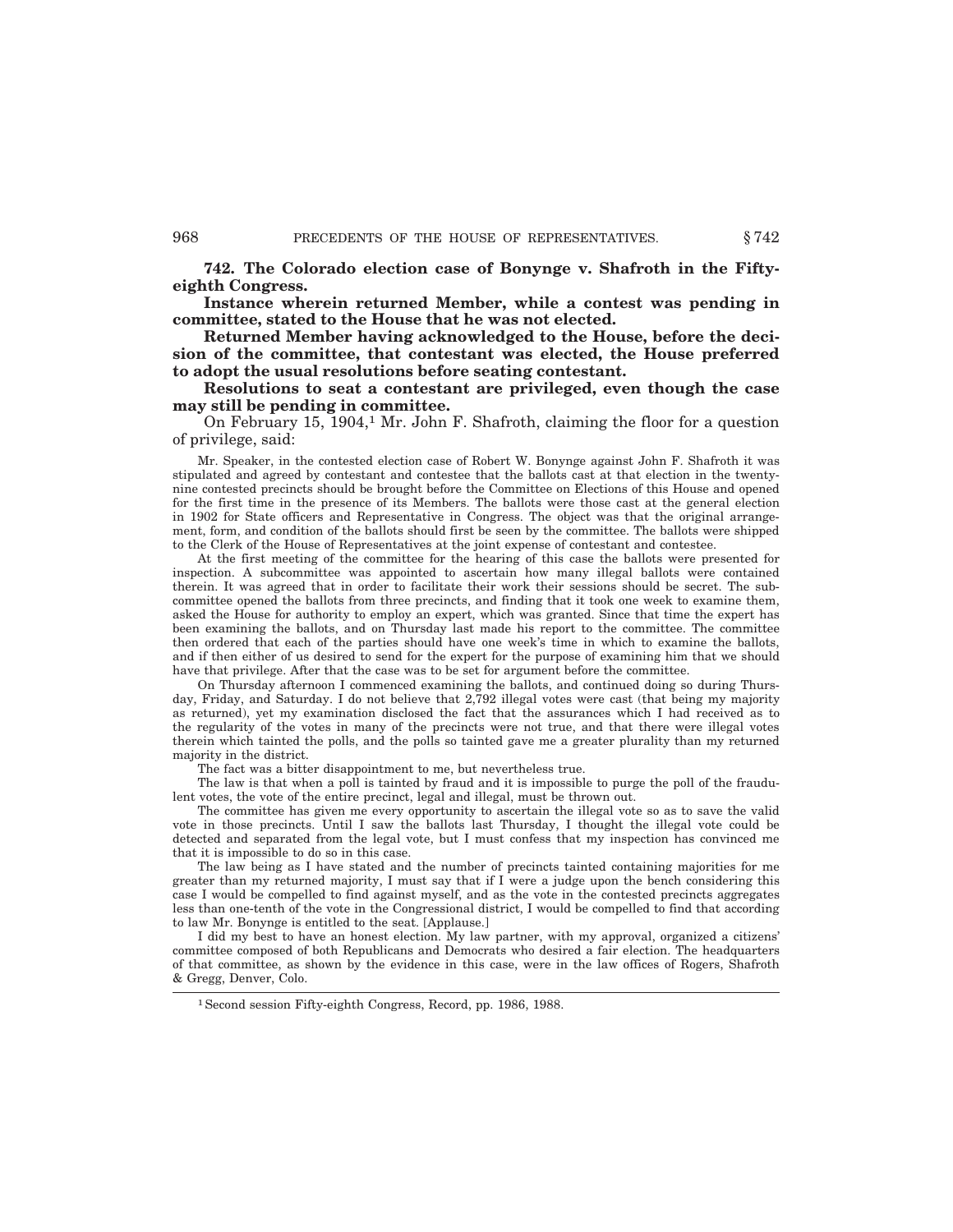I have always been in favor of pure politics, and when the test is applied to an election at which I was voted for as one of the candidates upon the ticket I should not shirk my duty or change my convictions concerning honest elections.

I therefore will say to the Committee on Elections No. 2 and to the Members of this House that they can seat Mr. Bonynge at their earliest convenience.

As this is the last time I will have the opportunity of addressing the House, I want to thank the Committee on Elections No. 2, and particularly the chairman, Mr. Olmsted, and the subcommittee, Mr. Miller, Mr. Currier, and Mr. Sullivan, for the fair and impartial manner in which they proceeded to investigate this case. Every suggestion which I made as to the investigation was readily concurred in.

I wish also to say that I appreciate the repeated declarations of Mr. Bonynge in the record that I was not a party to or in any manner connected with any of the frauds or irregularities charged. I also desire to thank the Members of this House for the uniform courtesy and evidences of respect which I have received during the eight years of my service in Congress. I have formed friendships here upon both sides of the Chamber which I shall cherish through life. I fully appreciate the high character of the men who compose this body, but it is only when I am about to leave that I fully realize the distinguished honor it is to serve as a Member in the greatest legislative body on the face of the globe. Wishing you all a happy and prosperous future, I will say good-bye. [Loud applause.]

Mr. Speaker, I will ask the chairman of the committee, if he is ready, to present the usual resolutions in a case of this kind.

Mr. Marlin E. Olmsted, of Pennsylvania, chairman of Elections Committee No. 2, asked unanimous consent that Mr. Bonynge, the contestant, be sworn in.

Mr. Sereno E. Payne, of New York, objected that this should not be done with-

out a resolution from the committee. [The committee had not reported on the case.] Later Mr. Olmsted asked unanimous consent for the consideration of the fol-

lowing resolutions:

Whereas John F. Shafroth, a Member of this House returned as elected from the first district of Colorado, and whose seat is contested by Robert W. Bonynge, has this day in a frank and honorable manner, very creditable to himself, informed the House that after a consideration and examination of the ballots he is convinced that Robert W. Bonynge is entitled to the seat: Therefore

*Resolved,* That John F. Shafroth was not duly elected and is not entitled to a seat in this House. *Resolved,* That Robert W. Bonynge was duly elected and is entitled to a seat in this House.

The Speaker<sup>1</sup> said:

In the opinion of the Chair the resolution is privileged.

Thereupon the resolution was agreed to.

**743. The New York election case of Chesebrough v. McClellan, from New York, in the Fifty-fourth Congress.**

# **It being demonstrated to the Elections Committee that contestant had withdrawn, the House confirmed the title of sitting Member.**

On January 15,  $1896<sup>2</sup>$  the Committee on Elections No. 2 reported in the case of Chesebrough *v.* McClellan, from New York. The contestant, in his notice of contest, had alleged as his grounds the casting of illegal votes at the election; and that during the political canvass preceding the election, the sitting Member had instigated the issue of a circular falsely charging him with opposing the passage of a State law for the benefit of cyclers; and that because of that circular many electors were

<sup>1</sup> Joseph G. Cannon, of Illinois, Speaker.

<sup>2</sup>First session Fifty-fourth Congress, House Report No. 48; Rowell's Digest, p. 513.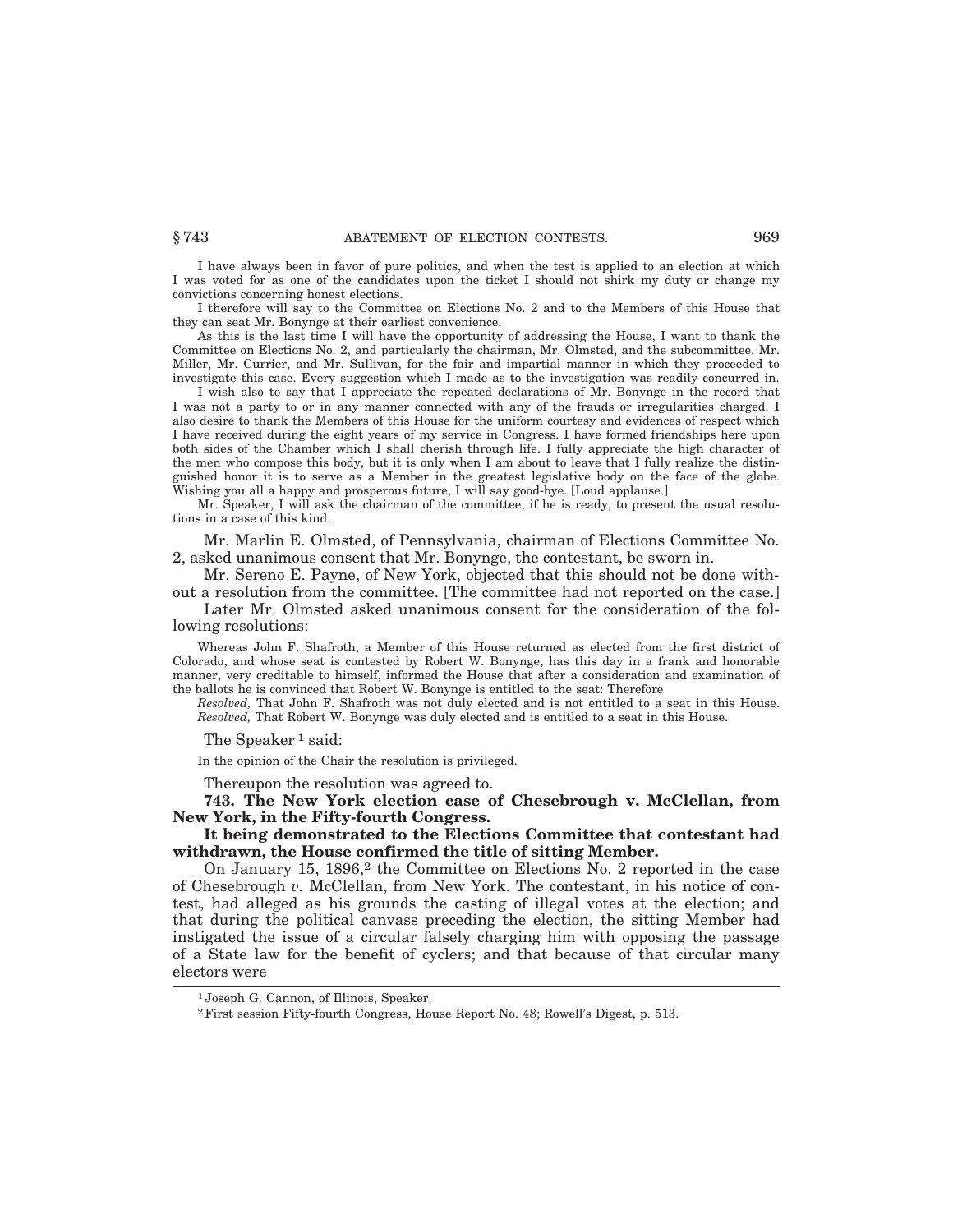prejudiced to vote against contestant. The sitting Member replied to the notice of contestant, denying the casting and counting of illegal votes, denying that he had instigated the issuing or circulation of the circular, but alleging it to be a fact that the contestant had in fact signed his name to a petition in May, 1887, remonstrating against the legislation in question.

After serving the notice of contest the contestant had addressed to sitting Member a letter agreeing to withdraw from the contest if the sitting Member would exhibit to him the petition in question. The petition was duly exhibited; and later contestant notified sitting Member that he withdrew from the contest, and requested the return of the notice of contest.

Afterwards, in February, 1895, the notice of contest and answer were filed with the Clerk of the House, together with the affidavit of contestee that no evidence had been taken in the case. The committee examined these, as well as the letters of the contestant, found that no testimony had been taken in the case, and reported that the contestant had withdrawn from the contest.

Therefore they reported resolutions declaring the contestant not elected and the sitting Member entitled to his seat.

On January 15 1 the House agreed to the resolutions without division.

**744. The Illinois election case of Belknap v. McGann in the Fifty-fourth Congress.**

**Instance wherein the sitting Member appeared before the Elections Committee and orally conceded the election of contestant.**

**The sitting Member having announced that he conceded the election of contestant, the House passed the usual resolutions for seating the contestant.**

On December 27, 1895,<sup>2</sup> the Committee on Elections No. 1 reported in the case of Belknap *v.* McGann, of Illinois, that the sitting Member had appeared before the committee and orally conceded the election of the contestant. The committee complimented the action of Mr. McGann, and the House agreed to the usual resolutions declaring Mr. McGann not elected and Mr. Belknap elected and entitled to the seat. Mr. Belknap was thereupon sworn in.

**745. The Alabama election case of Comer v. Clayton in the Fifty-fifth Congress.**

**Instance wherein, during the taking of testimony, a contestant put in an attested notice of his withdrawal.**

**The contestant having withdrawn, the House passed a resolution confirming the title of sitting Member.**

On January 19, 1898,3 Mr. Romulus Z. Linney, of North Carolina, from the Committee on Elections No. 1, submitted a report in the case of Comer *v.* Clayton, from Alabama. The committee state that the contestant formerly withdrew after the taking of testimony had proceeded for some time, and consequently the testimony had not been printed or opened by the committee. As part of their report the committee present contestant's notice of withdrawal, which was duly attested.

<sup>1</sup> Journal, p. 117.

<sup>2</sup>First session Fifty-fourth Congress, House Report No. 5; Journal, pp. 79, 80.

<sup>3</sup>Second session Fifty-fifth Congress, House Report No. 195; Rowell's Digest, p. 554; Journal, p. 113.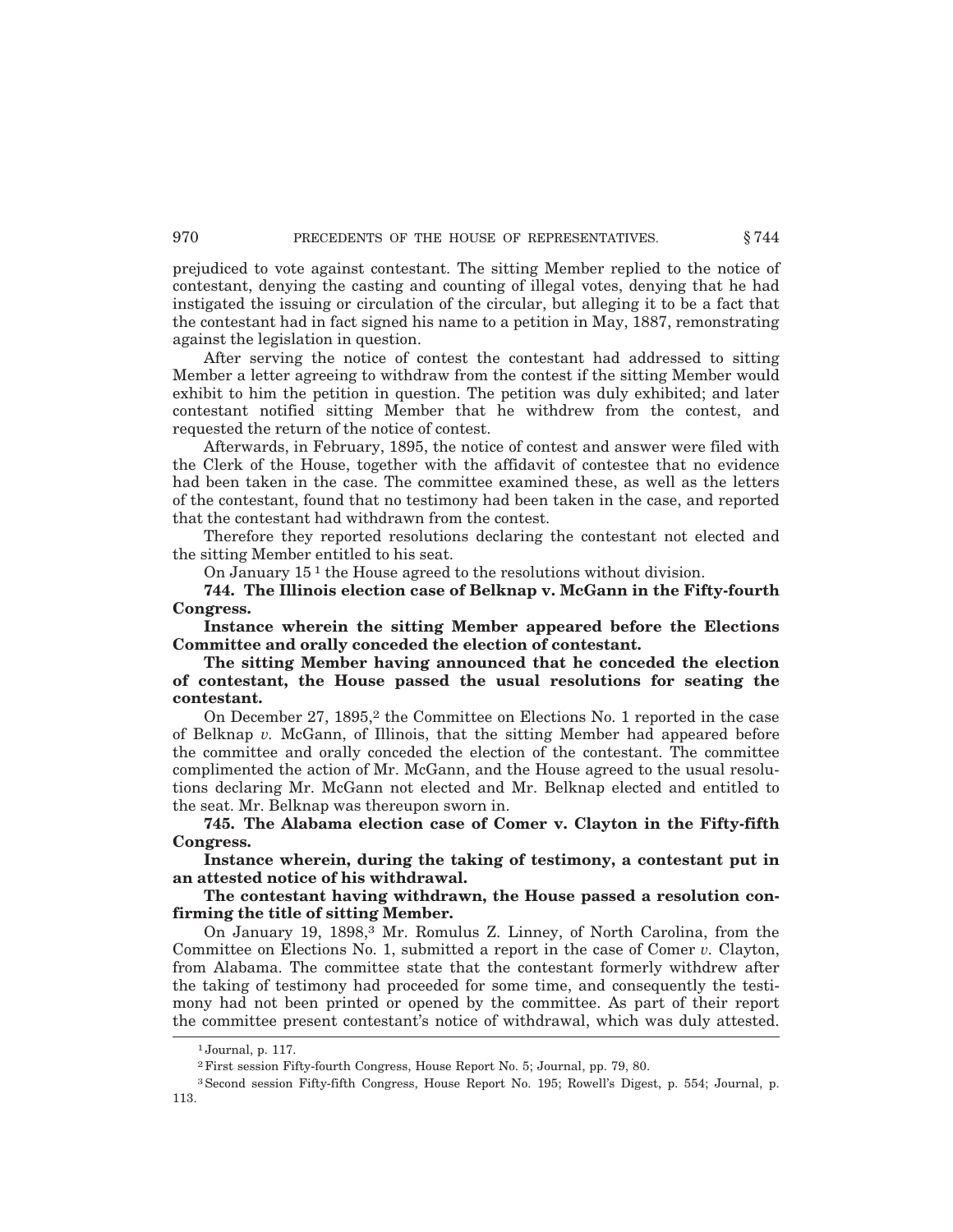The committee presented resolutions confirming the title of contestee to the seat, which were agreed to by the House without debate or division.

**746. The Kentucky case of Hunter v. Rhea in the Fifty-fifth Congress.**

**A contestant having withdrawn his contest and accepted an office incompatible with membership, the House confirmed the title of sitting Member.**

**Instance wherein a contestant went before the Elections Committee and announced his withdrawal from the contest.**

**The Elections Committee asserted that it might proceed with an election case after the withdrawal of the contestant.**

On May 17, 1898,1 Mr. S. A. Davenport, of Pennsylvania, from the Committee on Elections No. 1, submitted a report in the case of Hunter *v.* Rhea, from Kentucky, as follows:

By the official returns the contestee was given a majority of 337; the contestant claimed, on his theory of the case, to be elected by a majority of 468.

The issues relate chiefly to questions involving the qualifications of certain voters, upon which differences of opinion naturally arise among honest judges of election and good lawyers.

The testimony in the case was printed and briefs were filed with the committee. Before the case was set for hearing the contestant appeared before the committee and declared that he no longer desired to prosecute his contest; that since he began the same he had been appointed by the President minister of the United States to Guatemala. He has entered upon and is now discharging the duties of that office.

Your committee is of opinion that it does not lose jurisdiction of the case by reason of this announced purpose of contestant to desist from the contest, but can proceed, if it so desires, to hear and report upon it as in other cases.

But in the absence of any suggestion of collusion between the parties, in view of the character of the issues raised, and aided by the facts already recited, we do not deem it necessary to examine in detail the voluminous record in the case, and deem it our duty to confirm contestee's title to the seat he now holds.

In accordance with these conclusions the committee reported a resolution confirming the title of sitting Member to the seat, and the same was agreed to by the House without debate or division.

**747. The Alabama election case of Clark v. Stallings in the Fifty-fifth Congress.**

**Instance wherein a contestant appeared before the Elections Committee and withdrew his case.**

On January 18, 1898,<sup>2</sup> Mr. R. W. Tayler, of Ohio, from the Committee on Elections No. 1, submitted a report in the case of Clark *v.* Stallings, from Alabama, which was merely an announcement that the contestant took no steps after filing his notice of contest, and appeared before the committee on January 14, 1898, and stated that he had no desire to further press his contest. The committee therefore presented resolutions confirming the title of the sitting Member to his seat, and the House agreed to the same without debate or division.

<sup>1</sup>Second session Fifty-fifth Congress, House Report No. 1356; Rowell's Digest, p. 557; Journal, p. 565.<br><sup>2</sup> Second session Fifty-fifth Congress, House Report No. 188; Rowell's Digest, p. 554; Journal, p.

<sup>108.</sup>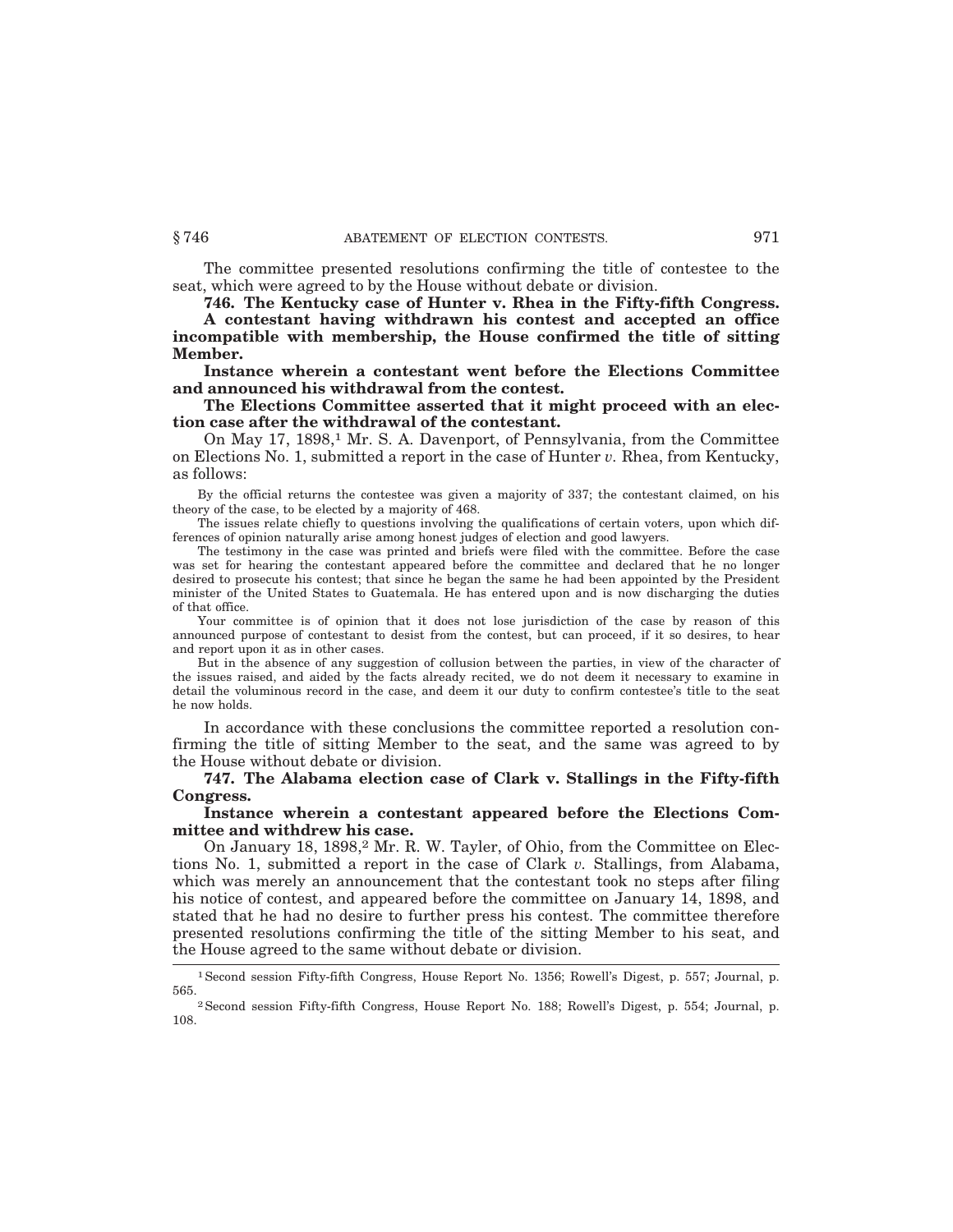**748. The Delaware election case of Willis v. Handy in the Fifty-fifth Congress.**

## **The contestant having announced to the committee his abandonment of the contest, the House confirmed the title of sitting Member.**

On April 30, 1898,<sup>1</sup> Mr. R. W. Tayler, of Ohio, from the Committee on Elections No. 1, submitted a report in the Delaware case of Willis *v.* Handy, saying:

The contestee, by the official returns, received 15,407 votes and the contestant 11,159. A notice of contest was served on the contestee, but the contestant took no further formal action. He appeared before your committee and declared his opinion that the contestee's seat could not be successfully attacked and that he had abandoned the contest.

Therefore the committee recommended resolutions confirming the sitting Member in his seat, which were agreed to by the House without debate or division.

**749. The election case of Lyon v. Bates, from Arkansas Territory, in the Seventeenth Congress.**

**A contestant having procured no testimony in support of his petition, the Elections Committee recommended his withdrawal.**

On December 19, 1821,<sup>2</sup> in the contested election case of Lyon *v*. Bates, from Arkansas Territory, the Committee on Elections recommended that the petitioner have leave to withdraw, since he had produced no testimony in support of his allegations that the returns on which the sitting Member obtained the seat were to a fatal extent improper and illegal.

**750. The Louisiana election case of Smith v. Robertson in the Fortyseventh Congress.**

**A contestant having failed to prosecute his case according to law or to take testimony, the House dismissed the contest.**

On March 4, 1882,<sup>3</sup> Mr. Samuel H. Miller, of Pennsylvania, from the Committee on Elections, presented this report:

That after hearing argument, and after a full examination of the papers, it was unanimously agreed by the subcommittee having the case in charge that the contestant had not prosecuted his case according to law; that he failed to take evidence to substantiate his charges of contest; and therefore recommend that the contest be dismissed; which the full committee, upon due consideration, concluded to recommend. The committee therefore report the following:

*Resolved,* That the contest of Alexander Smith *v.* E. W. Robertson, in Sixth Louisiana district, be dismissed without prejudice.

The House agreed to the resolution without debate or division.<sup>4</sup>

**751. The Louisiana election case of Merchant and Herbert v. Acklen in the Forty-sixth Congress.**

**A contestant having failed to file the brief required by law, the Elections Committee notified him to appear and show cause why his case should not be dismissed.**

1Second session Fifty-fifth Congress, House Report No. 1239; Rowell's Digest, p. 557; Journal, p. 519.2First session Seventeenth Congress, Contested Elections in Congress from 1789 to 1834, p. 372.

<sup>3</sup>First session Forty-seventh Congress, House Report No. 631; 2 Ellsworth, p. 284.

<sup>4</sup> Journal, p. 728; Record, p. 1610.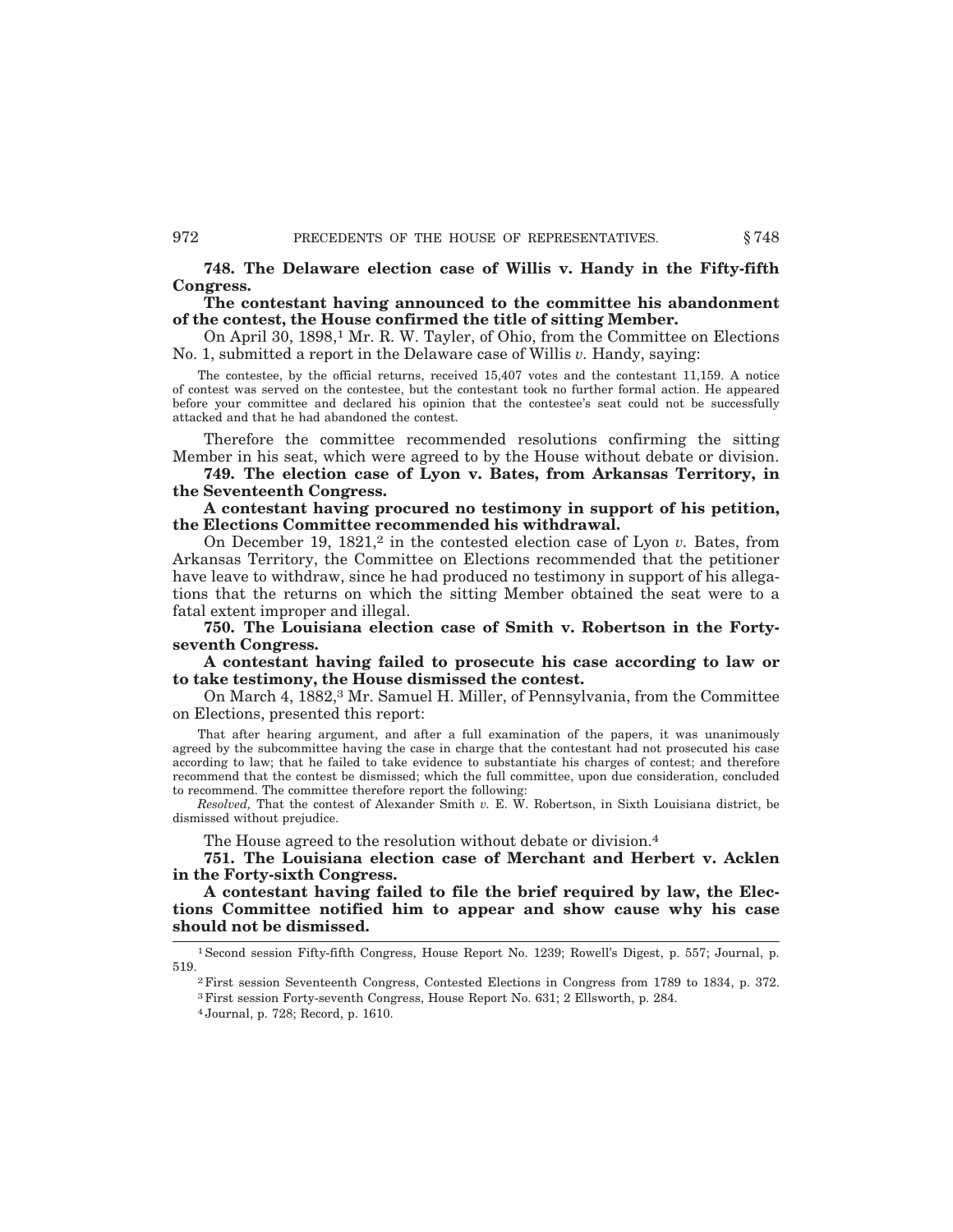## **The contestant having failed to respond to a notice to appear, the House dismissed the case.**

On March 7,  $1881<sup>1</sup>$  Mr. William M. Springer, of Illinois, from the Committee on Elections, submitted the report of the committee in the cases of Merchant and Herbert *v.* Acklen, from Louisiana. The report was as follows:

That the notices of contest and answers thereto were referred to the Committee on Elections and filed with the clerk of said committee on the 13th day of April, 1879. Evidence taken in the above cases was printed on the 15th day of January, 1880, and copies of the same were sent to the contestants, as required by the rules of the committee, by the clerk of said committee, with an official notice to prepare briefs within twenty days from the 25th day of January, 1880, to which no attention was given by said contestants.

On the 21st day of May, 1880, the clerk of the committee was directed by resolution to telegraph to Messrs. Merchant and Herbert to appear before the committee either in person or by attorney on the 29th day of May, 1880, and show cause why their cases should not be dismissed on account of the failure to file briefs as directed. No attention was given to these dispatches, and the parties neither appeared in person nor by attorneys, as notified. The said contestants were again notified by registered letters, on the 22d day of December, 1880, to appear before the Committee on Elections on the 11th day of January, 1881, and show cause why the cases should not be dismissed, and to this no reply was made.

We therefore respectfully recommend the adoption of the following resolution:

*Resolved,* That Joseph H. Acklen was duly elected and is entitled to a seat in this House as a Representative in the Forty-sixth Congress from the Third Congressional district of the State of Louisiana. *Resolved,* That Robert O. Herbert and W. B. Merchant have leave to withdraw their papers of contest in this case.

The House agreed to the resolutions at once, without debate or division.<sup>2</sup>

**752. The Indiana election case of McCabe v. Orth in the Forty-sixth Congress.**

**A contestant having failed, through a series of adverse incidents, to produce testimony, the House, on account of the lateness of the session, gave him leave to withdraw and confirmed the title of sitting Member.**

**A contestant having by affidavit given his reasons for asking further time to take testimony, the Elections Committee framed a resolution allowing the time.**

On February 15, 1881,<sup>3</sup> Mr. William H. Calkins, of Indiana, from the Committee on Elections, submitted the report of the committee on the Indiana election case of McCabe *v.* Orth.

The sitting Member had been returned by an official majority of 98 votes. The report states the preliminary facts:

On the 1st day of November, 1878, Mr. Orth received his certificate in due form from Hon. James D. Williams, then governor of Indiana. Within thirty days thereafter, and on the 12th day of November, 1878, Mr. McCabe served notice of contest upon Mr. Orth, specifying, as is alleged, the grounds of contest particularly, therein. This notice never came into the possession of your committee.

On the 5th day of December thereafter it is alleged that Mr. Orth fully answered each ground and specification of contest and served the same on that day on Mr. McCabe.

It is alleged by Mr. McCabe in a memorial presented to your committee, duly verified by him, that he did not take any testimony to support the several allegations in his notice of contest during the

<sup>1</sup>Third session Forty-sixth Congress, House Report No. 382; 1 Ellsworth, p. 345.

<sup>2</sup> Record, p. 2286.

<sup>3</sup>Third session Forty-sixth Congress, House Report No. 260: 1 Ellsworth, p. 320.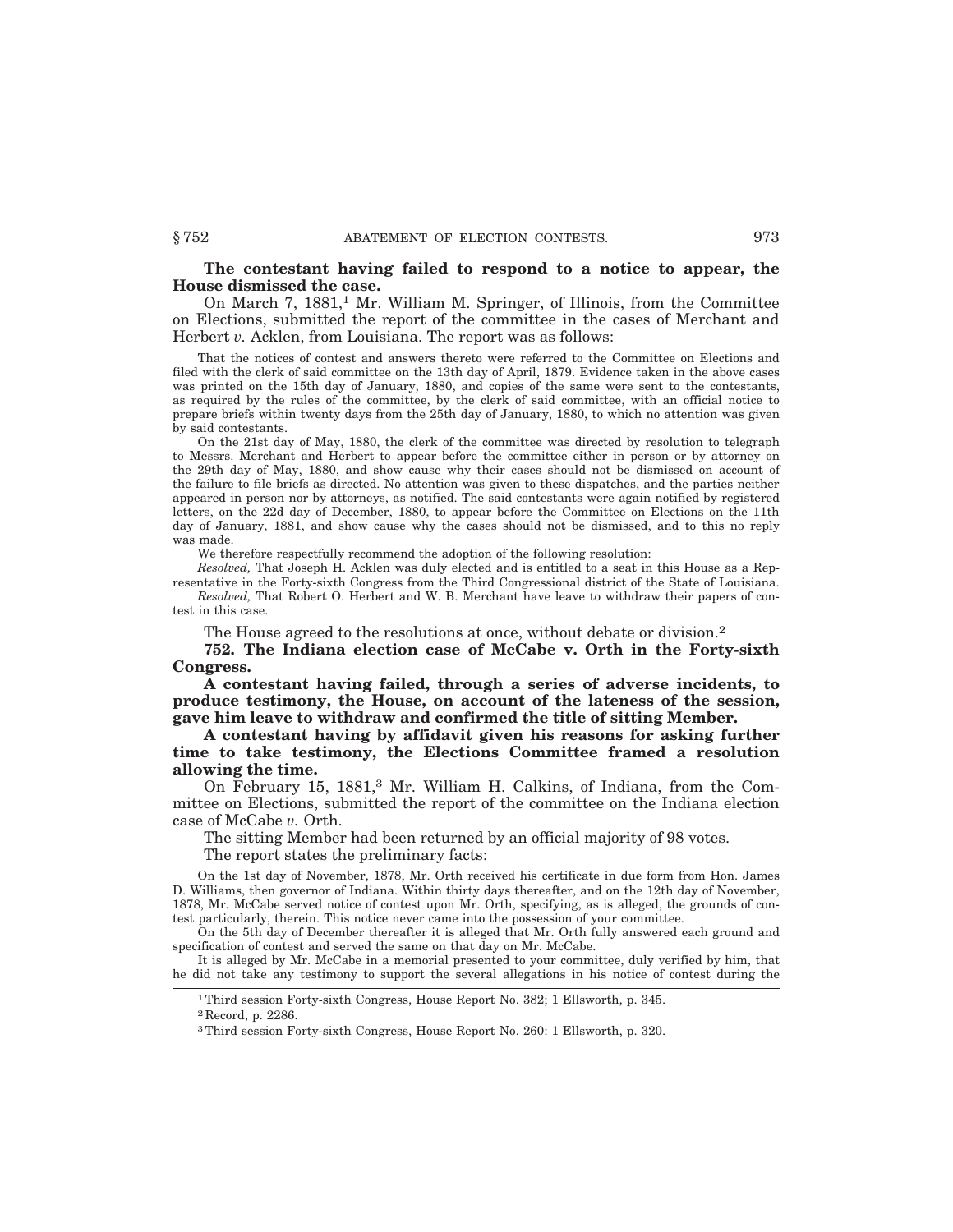time allowed by law, for the reason, among others, that there was a contest pending between other contestants, which was in process of trial before the proper tribunal in the county of Montgomery, which would, and which did, develop substantially the evidence relied upon by him to overturn the declared result.

Contestant further urged illness in his family as a reason for not taking testimony within the time prescribed by law.

He further alleged that as early as February, 1879, he discovered evidence tending to support an allegation of bribery, which, if sustained, would destroy the official majority of sitting Member.

Of this memorial the report says:

This petition or memorial was presented to your committee on the 10th day of June, 1879. There were two other affidavits subsequently filed by Mr. McCabe, signed by Mr. Dobblebower and Mr. Paterson, in which affidavits each of the affiants testified that, on information and belief, facts tending to establish the bribery aforesaid might be elicited if time were given to take depositions.

In answer to this memorial supported by the affidavits of Mr. McCabe and the two witnesses aforesaid, Mr. Orth promptly filed his own affidavit with your committee, denying generally the specifications in Mr. McCabe's memorial and affidavit so far as it affected his right to a seat in Congress, and specifically denying any connection with or knowledge of the bribery alleged by Mr. McCabe. Numerous affidavits are also filed in support of Mr. Orth's claim.

An issue being thus made, your committee were called upon to decide whether under the circumstances additional time should be given the contestant to take testimony, and the contestee to rebut, when it was decided on the 23d day of March, 1880, to grant time, and the following resolution was adopted:

"*Resolved*, That James McCabe, contesting the right of the Hon. Godlove S. Orth to a seat in this House as a Representative from the Ninth Congressional district of the State of Indiana, be, and he is hereby, authorized to serve upon the said Orth within ten days after the passage of this resolution a particular statement of the grounds of said contest, and that the said Orth be, and he is hereby, required to serve upon the said McCabe his answer thereto in twenty days thereafter, and that both parties be authorized and required to proceed within ten days after the adjournment of this session of Congress to take evidence in the case, in the manner and subject to all provisions of law now in force applicable to the taking of evidence in contested election cases, the same as if the contestant had heretofore proceeded in time to take evidence in support of his claim to the seat.''

By some inadvertence this resolution was never reported to the House, and the House consequently never acted upon it.

No testimony having been taken during the time allowed by law, and the resolution not having reached the House, whereby testimony might be taken under the order of the House, the case again came up at a meeting of the committee at this session of Congress, during last December. Your committee took the case up for consideration, and it being deemed unnecessary to report the aforesaid resolution to the House for action, because there did not remain sufficient time for the taking and certifying of testimony, or for the action of the committee of the House during the remaining time of this Congress, your committee reconsidered its former action, and on the 11th day of January, 1881, passed the following resolution:

*"Resolved*, That in view of the short time remaining before the adjournment, and the improbability of taking evidence under the statute, the resolution heretofore passed March 23, 1880, in reference to the contest in the case of McCabe *v.* Orth, be, and is hereby, rescinded, and the contest be, and is hereby, discontinued.''

In view, therefore, of all the circumstances, your committee recommend the passage of the following resolution:

''*Resolved,* That the contestant, James McCabe, contesting the right of the Hon. Godlove S. Orth, from the Ninth Congressional district of Indiana, to a seat in the Forty-sixth Congress, have leave to withdraw his papers in said contest, and that the Hon. Godlove S. Orth's title to his seat in the said Congress be, and the same hereby is, confirmed.''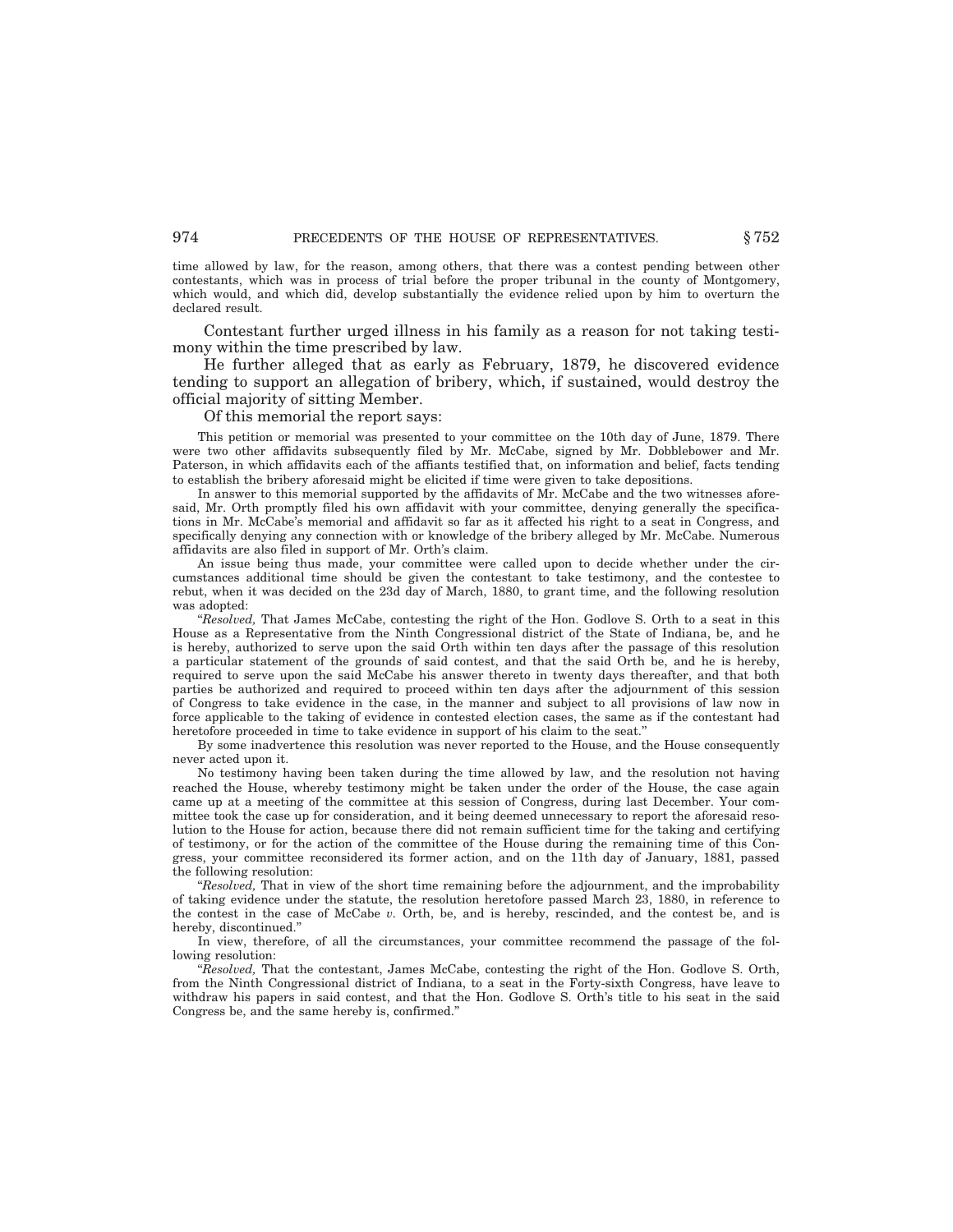On February 15, 1881,<sup>1</sup> the House agreed to the resolution without debate or division.

**753. The Florida election case of Witherspoon v. Davidson in the Fortyseventh Congress.**

**A contestant having failed to make up his case legally, filed an affidavit explaining his failure and asked a special investigation by the House.**

**A contestant being apparently unable to perfect his case, the committee recommended that he have leave to withdraw his contest without prejudice.**

On June 6, 1882,<sup>2</sup> Mr. A. A. Ranney, of Massachusetts, from the Committee on Elections, submitted the report of the committee in the Florida case of Witherspoon *v.* Davidson.

This was a case where no notice of contest, no answer, and no legally taken evidence came before the committee. Contestant appeared and produced an affidavit charging gross irregularities and frauds in the election, stating that he caused notice to be duly served of a contest, and further setting forth—

That he employed as his attorney T. W. Brevard, esq., and paid him \$125 as a retaining fee to prosecute his case against his opponent, the said Davidson, and that the said Brevard utterly failed to do so, and betrayed him and sacrificed all his interests in the contest, and your deponent has reason to believe and does believe that the said Brevard entered into collusion with and conspired with Davidson for the purpose of defeating him, deponent, in his contest. He took from him, and declined and refused to return to your deponent, his notice of contest, the answer thereto, and other valuable papers and evidences essential to the successful prosecution of the case.

He further deposes and says that his witnesses were intimidated and prevented from appearing to testify in his behalf by threats of violence, and of being discharged from labor, and of being ejected from rented lands and houses, and by refusals of stock and implements to cultivate and gather their crops, and other threats of persecution and proscription if they should attempt to testify in behalf of your deponent.

In proof of these facts your deponent cites particularly a riot instigated in Madison County by the supporters and partisans of the Democratic party for the purpose of intimidating witnesses, at which riot one Patterson was killed, on account of which many arrests were made and the parties cast into jail, which had the effect of intimidating a large number of deponent's witnesses to an extent which made it impossible to induce them to testify in his behalf.

He further deposes and says that in some cases (that of Christie particularly), the officers of the law before whom appointments were made to take testimony, and where witnesses had been secured at great trouble and expense, the officer failed or refused to attend and hear testimony taken. By these and other methods only known to the lawless and mob-ridden communities of the South your deponent was defrauded out of his election and denied the right of exposing and proving the fraud, under the act of Congress made and provided in such cases. Therefore he prays that a committee be appointed with authority to proceed to Congressional district aforesaid and make a thorough investigation and report on the conduct and result of said election, with the view of ascertaining and determining who was lawfully elected as Representative in the Forty-seventh Congress of the United States from said first district of the State of Florida.

## Sitting Member filed a counter affidavit denying the charges. The report says:

The committee caused a notice to be sent and delivered to the counsel named in contestant's affidavit, asking him to produce the papers in his hands, but he has omitted and declined to do so, he having taken no notice of the letter sent him,  $* * *$  save to acknowledge the receipt of same.

<sup>&</sup>lt;sup>1</sup> Record, p. 1604.

<sup>2</sup>First session Forty-seventh Congress, House Report No. 1278; 2 Ellsworth, p. 163.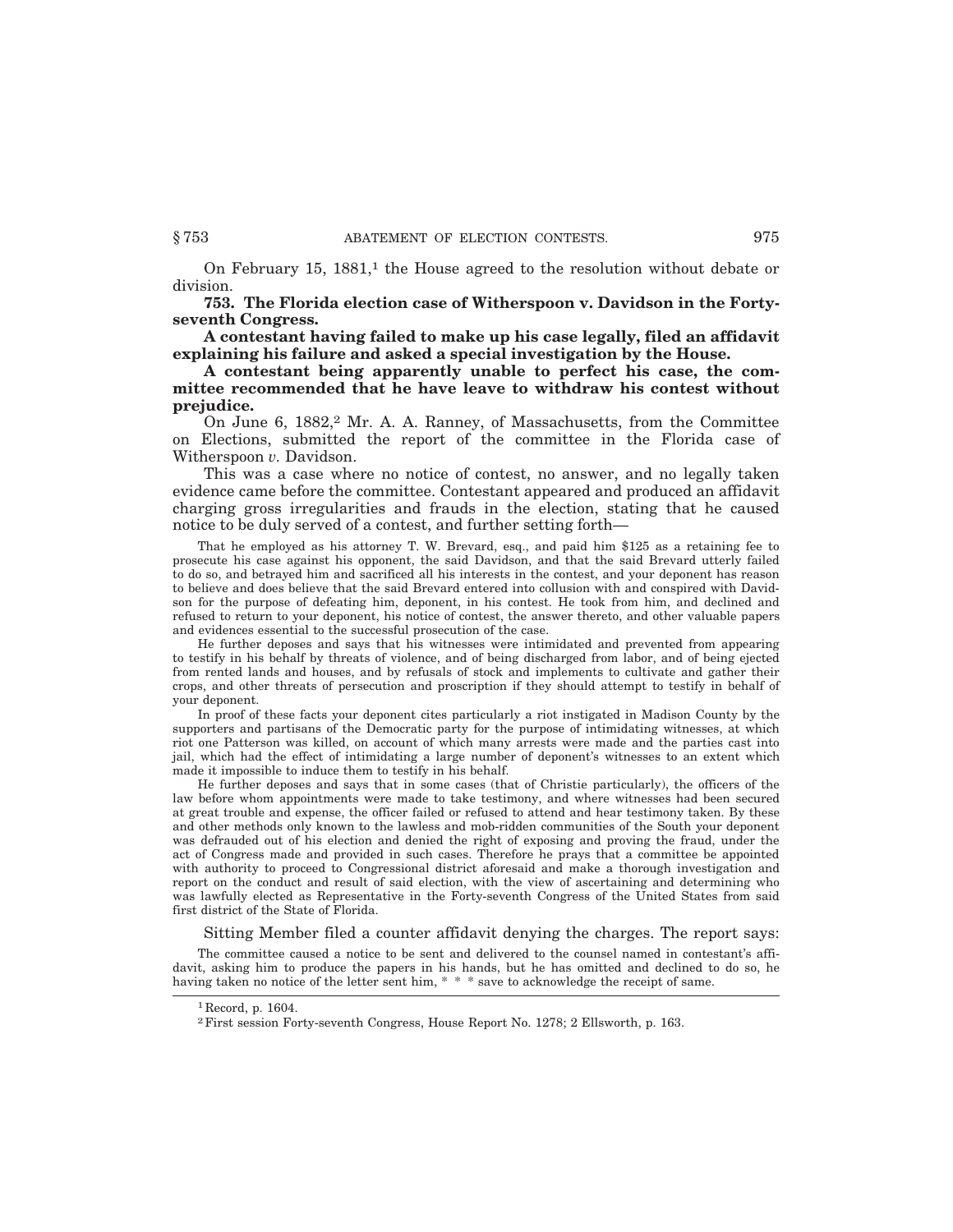## 976 **PRECEDENTS OF THE HOUSE OF REPRESENTATIVES.**  $§ 754$

Contestee exhibited to the committee the copies of the notice of contest served upon him and his answer thereto, together with a replication and amended notice, copies of which are annexed (Exhibits A, B, C), and moved to dismiss the proceedings. It was claimed and it appears that the notice of contest was insufficient and inadequate. It alleges certain frauds very generally, but does not set up or allege that contestant was elected. The replication enlarges the notice, however, and obviates some if not all of the objections.

The committee are of the opinion that contestant's failure to prosecute his contest arose from the causes which he sets forth in his affidavit. But they see no way of procuring the papers, or of investigating the case further, unless the House take the matter in hand and do it in their own way, either by sending a special committee to Florida to take the evidence or otherwise.

There is nothing which implicates contestee in any of the wrongful proceedings referred to.

The committee report the facts, and recommend that the contestant have leave to withdraw his contest without prejudice.

This report was submitted to the House on June 6.1 It was stated that a member of the committee would file minority views, but this does not appear to have been done. Neither does it appear that the report was ever acted on by the House.

**754. The Mississippi election cases of Newman v. Spencer, Ratcliff v. Williams, and Brown v. Allen, in the Fifty-fourth Congress.**

**Contestant not having filed any testimony, the House confirmed the title of sitting Member.**

**The Elections Committee declined to consider an a1legation that an election, otherwise unimpeached, was invalid because the constitution of the State was void.**

On April 30, 1896,2 Mr. Samuel W. McCall, of Massachusetts, from the Committee on Elections No. 3, submitted reports in the Mississippi cases of Newman *v.* Spencer, Ratcliff *v.* Williams, and Brown *v.* Allen. These cases involved a single question, and the reports are very nearly identical. The first report presents the whole of each case:

In this case no testimony has been presented to the committee. It is alleged that some was taken, but nothing has been filed with the Clerk of the House. The contestant, however, contends that section 241 of article 12 of the constitution of the State of Mississippi, adopted in 1892, is in contravention of the Constitution of the United States and of the act of Congress of February 23, 1870, entitled ''An act to admit Mississippi to representation in the Congress of the United States,'' and has filed a brief in support of his contention. He claims that the above-named section of the State constitution is void, and that therefore no valid election was, or could be, held in the Seventh Congressional district of the State of Mississippi.

As the committee is of the opinion that a decision that the constitution of the State of Mississippi was invalid would not necessarily deprive the State of representation in Congress, it does not attempt to decide that question, and in absence of any testimony on behalf of the contestant it recommends the adoption of the following resolutions: [Here followed resolutions in the usual form.]

The resolutions, which confirmed the titles of the sitting Members to the seats, were agreed to by the House on the same day the reports were presented.

<sup>1</sup> Journal, p. 1420; Record, p. 4577.

<sup>2</sup>First session Fifty-fourth Congress, House Reports Nos. 1536, 1537, and 1538; Rowell's Digest, p. 541; Journal, p. 440.